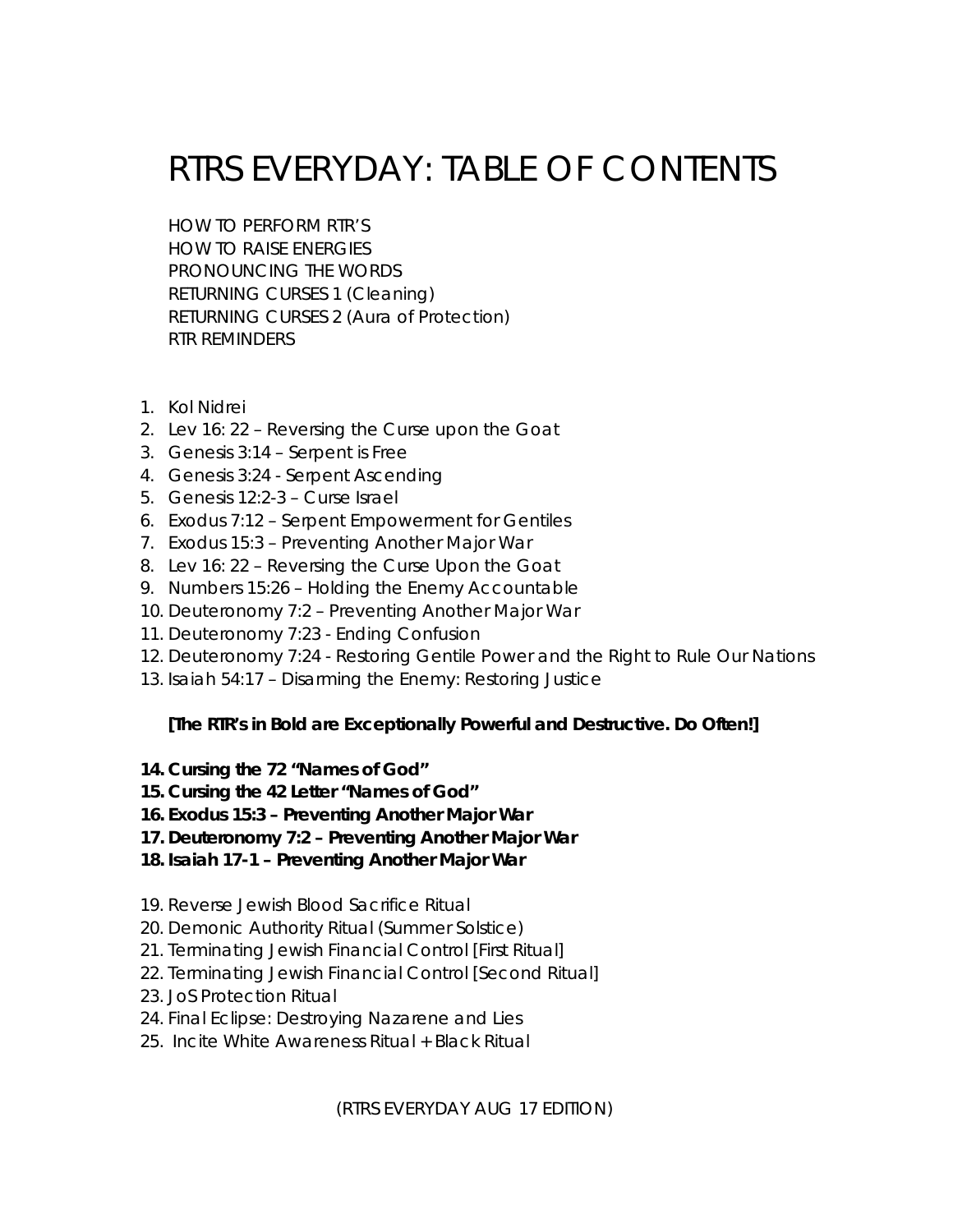## HOW TO PERFORM RTRS

1. Raise your energies. Any formal ritual or working is empowered by raising the energies of your soul. (Raising Energies on the next Page). Always do whatever you are comfortable with and what works best for you as an individual

2. The Invocation to Satan is optional. The reason for this is that these reverse torah rituals should be done as often as possible given their importance. Satan and Lilith want these to be as easy to do as possible, yet effective. By shortening the formal ritual, more people will be able to do them more often. There is both strength and power in numbers.

3. After you have raised your energies and recited the Invocation to Satan, then you proceed to the important part of vibrating the words of power given for each ritual 9 times. The entire paragraph should be vibrated in its entirety for each time. Please listen to the audio recording specific to the ritual provided on an Mp3 for you to download, to make sure you are reciting the words of power properly.

4. When you are finished vibrating the words of power, then you recite the affirmation given *with intent and focus.*

5. When you are finished with this, the ritual is done.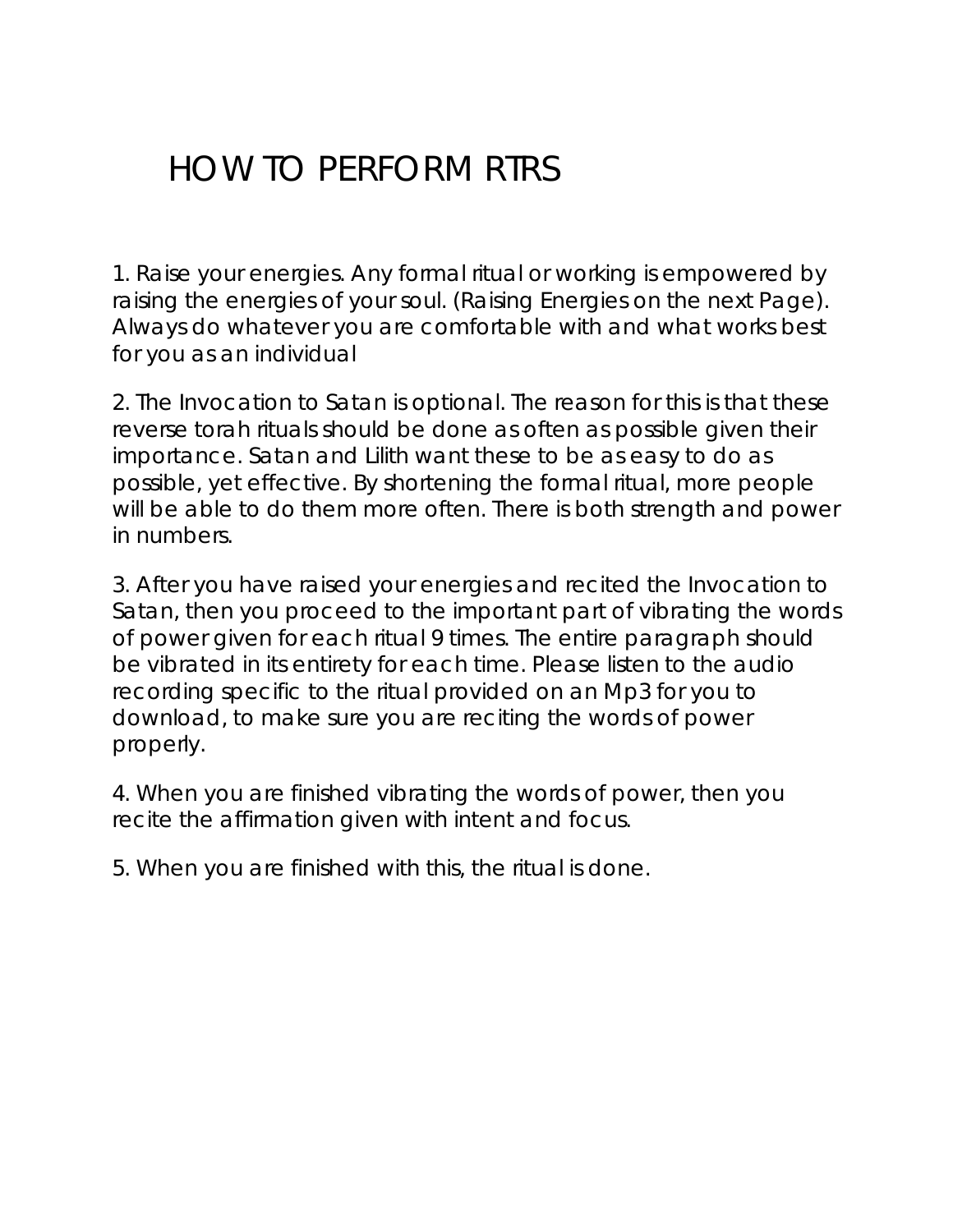# HOW TO RAISE ENERGIES:

To vibrate SATANAS:

 $S$  Breathe in, and then partially close your glottis making a hissing sound like a cat or a serpent, extending the exhale.

 $\bigwedge$  Then breathe in and vibrate AHHHHHHH on the exhale.

T Breathe in, then put your tongue on your hard palate right above your front teeth, and vibrate between a ZZZZ and THTHTH on the exhale.

 $\bigwedge$  Then breathe in and vibrate AHHHHHHH on the exhale.

N vibrate NNNNNNNNNN

 $\bigwedge$  Then breathe in and vibrate AHHHHHHH on the exhale.

 $\mathsf S$  Breathe in, and then partially close your glottis making a hissing sound like a cat or a serpent, extending the exhale.

\_\_\_\_\_\_\_\_\_\_\_\_\_\_\_\_\_\_\_\_\_\_\_\_\_\_\_\_\_\_\_\_\_\_\_\_\_\_\_\_\_\_\_\_\_\_\_\_\_\_\_\_\_\_\_\_\_\_\_\_\_

666 Meditation:

- 1. Vibrate VUUUUU into your solar chakra 6 times.
- 2. Vibrate VAAAHHHH into your heart chakra 6 times
- 3. Vibrate VOOOHHHHH into your 6th chakra 6 times.

*If you are uncomfortable with too much energy AFTER the ritual is finished, ask your Guardian Demon or call on Satan to take the energies.*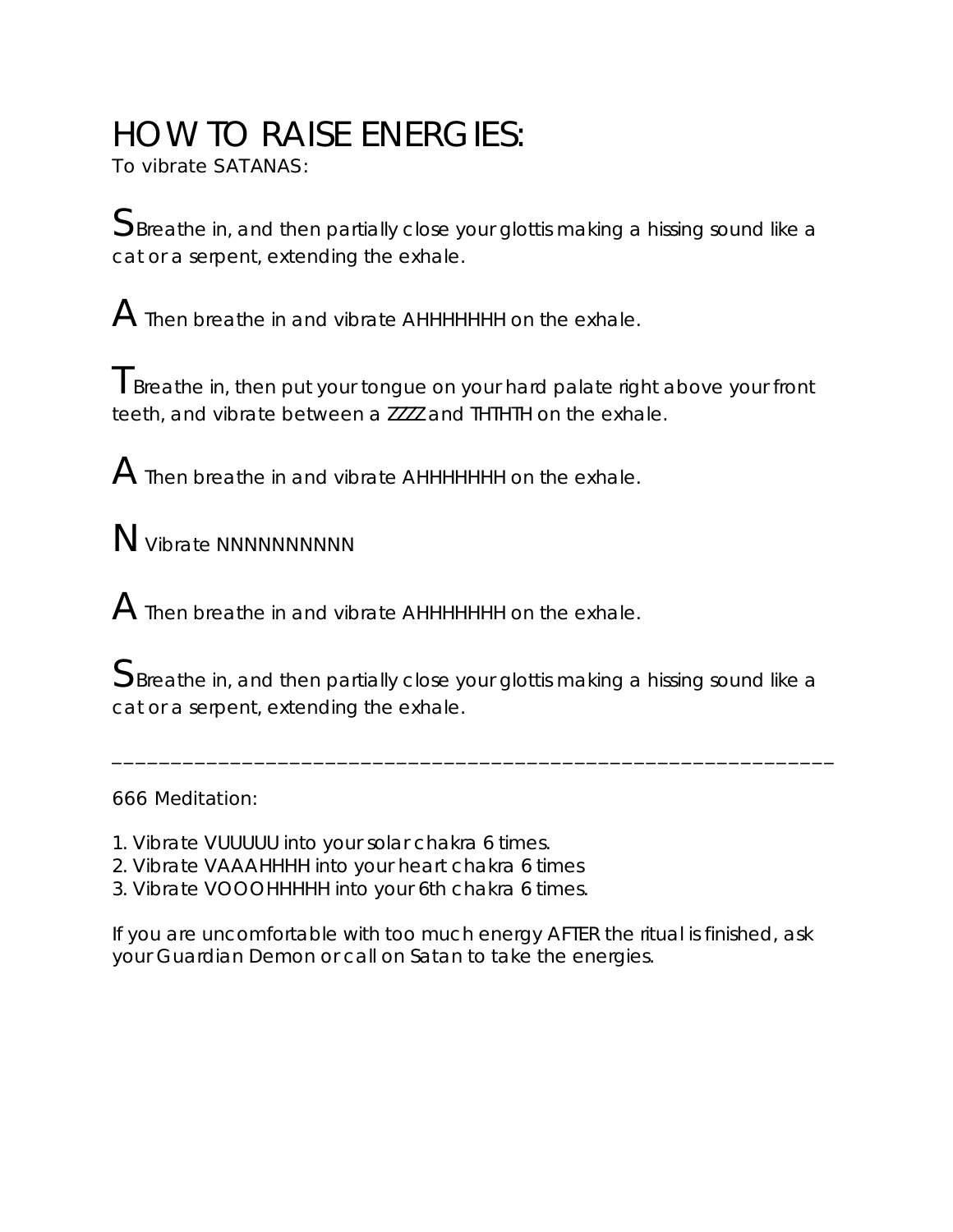# PRONOUNCING THE WORDS:

- ♣ AH as in the American English word father
- ♣ Ah the lower case h indicates a very small H sound, like Ha small exhale
- ♣ **'AH** Glottal stop as in the American English word hour
- ♣ AI as in the American English words day, say, made
- ♣ AY as in the American English words day, say, made
- ♣ AYh you will see this often, the vowel sound is between a long A as in case, and a short e as in pet.
- ♣ EE as in the American English words seek and week
- ♣ EH as in the American English words pet, set, and let
- ♣ KH is guttural and the sound is made in the back of the throat
- ♣ OH as in the American English words oh and go
- ♣ OI as in the American English word oil
- ♣ **'OH** Glottal stop as in the American English word hour
- ♣ OHy The lower case y indicates a very short Y sound
- ♣ R's should be rolled
- ♣ TH soft TH as in the American English words thin, thick
- ♣ TH [underlined] hard TH as in the American English words the, there, that
- ♣ TS, as in the American English word oats, or as in pizza
- ♣ UU as in the American English words sooth and tooth
- ♣ VW The V and W together is a cross between the letter V and the letter W. This is biblical Hebrew. You can substitute the letter W and this will still be valid.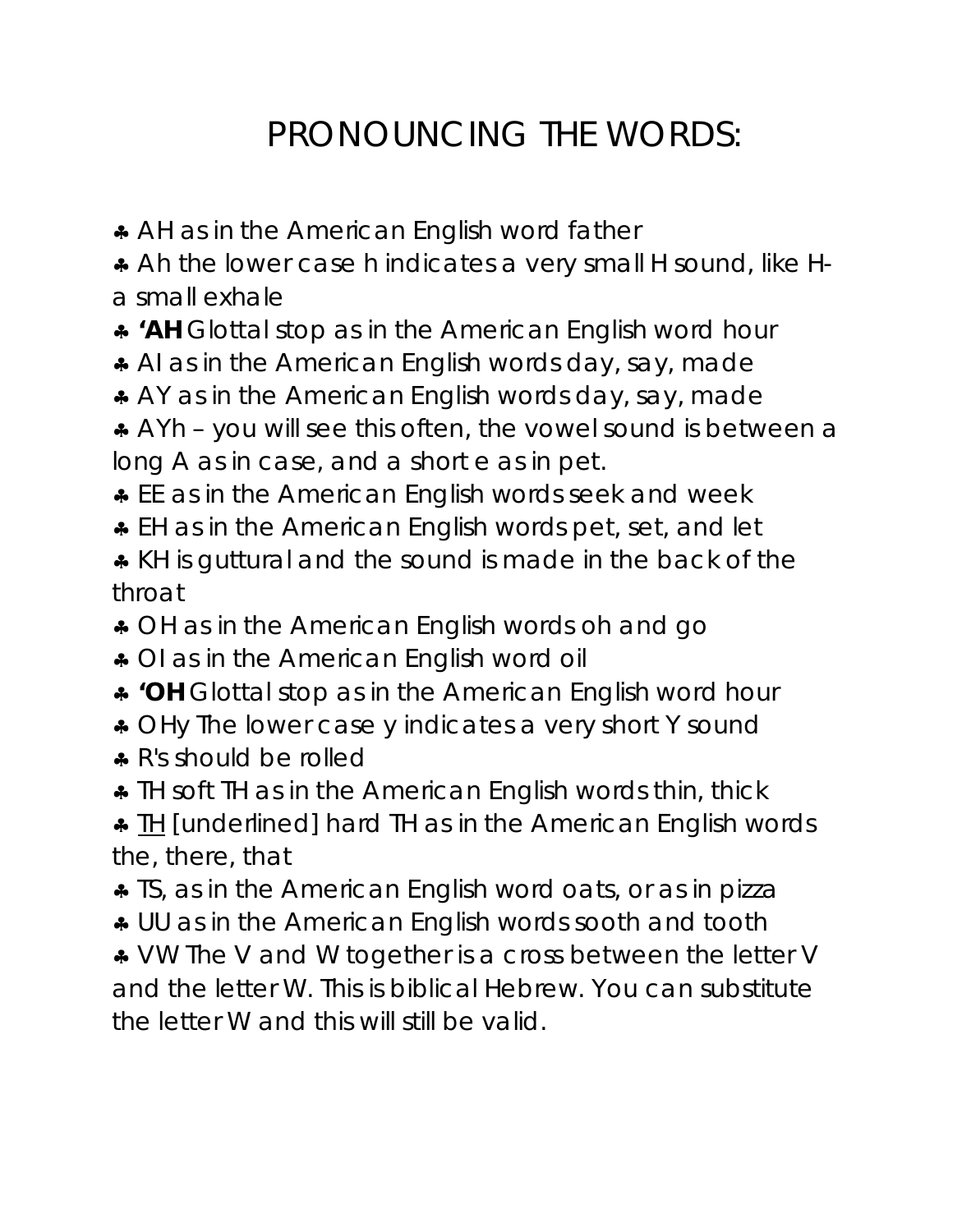## RETURNING CURSES PT 1:

*Hear me oh Great and Mighty Satan. I ask your help in returning these curses, amplified to the senders who have attacked us for doing your work. You know who they are. They will know your wrath. I ask that you send a Demon to me to take and deliver the curses and thoughtforms that I have cleaned from my aura and soul directly to those who have sent them. O Mighty Satan, fill me with truth, wisdom and understanding, keep me strong in my faith and service, that I may abide always in Thee with Praise, Honor, and Glory be given Thee forever and ever.*

1. Visualize a brilliantly bright Sun directly above your head. Affirm: "The light is cleaning and removing any and all negative energy, thoughtforms, and curses on or connected to my soul that have been directed to me, and is returning them to the senders." State this 3 times.

2. Visualize this Sun descending down into your head and pushing down any dirt, filth, thoughtforms [thoughtforms can appear as chunks of filth or for those who are advanced, you can see them as they may be shapes, symbols, like elementals, or otherwise]. This will be grey or black energy [as it collects], and will get darker as it descends.

3. Visualize the brilliant light descending through your throat, down through your shoulders, chest, then stomach area, hips and all the way down through your feet, pushing out all of the dirt from your aura and soul.

4. Move the filth beside you, in a pile.

5. DO THIS THREE TIMES, steps 1 through 4. Keep piling the dirt.

6. When you are finished, your aura and soul should be much brighter and cleaner. You can either ask for a Demon to take the energy and to return it to the senders [especially if you're new], OR, you can visualize it shooting away from you, directing it to the senders.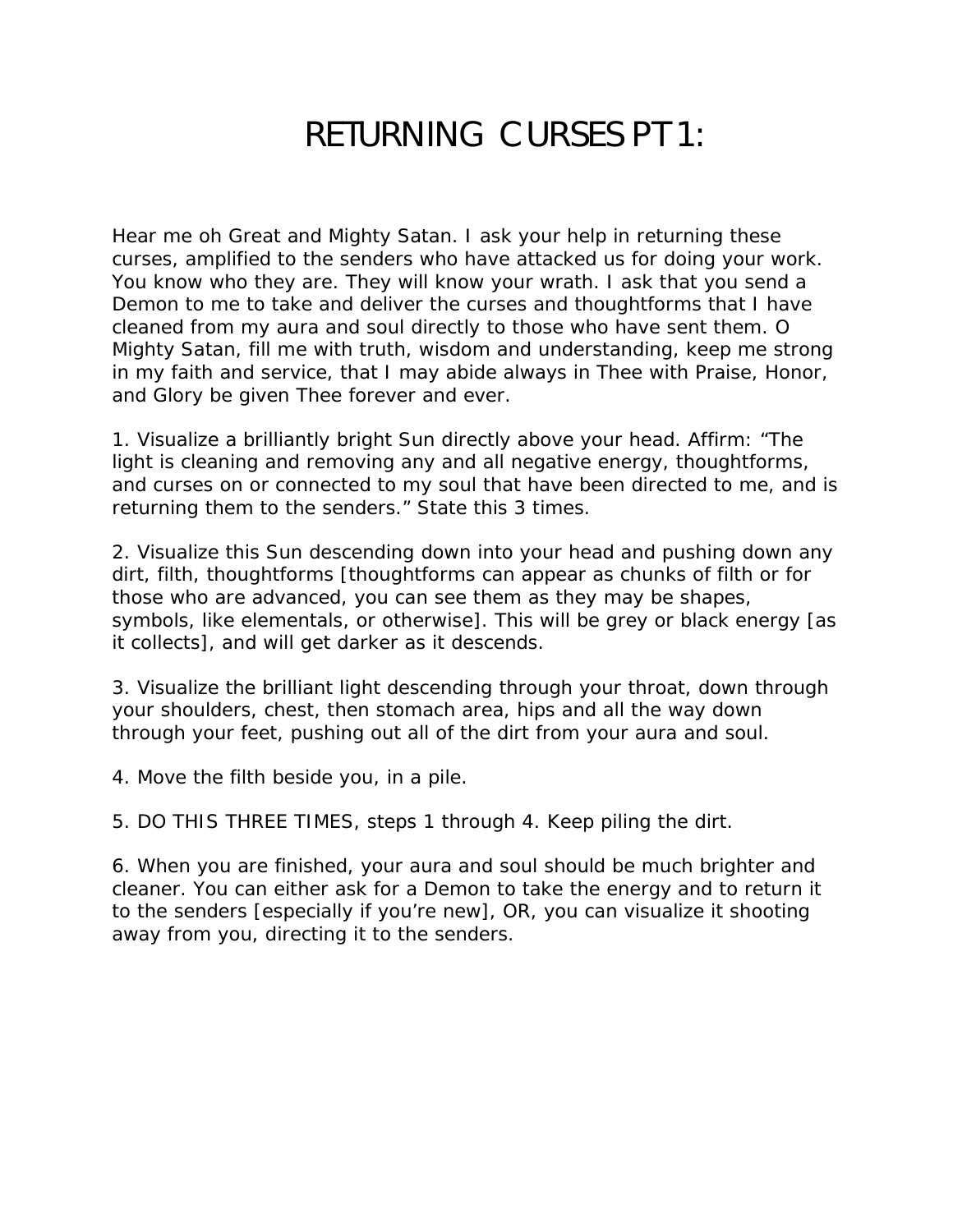# RETURNING CURSES PT 2: Aura of Protection

>From New Moon until the full Moon, everyone here should be building a powerful aura of protection. This is more advanced than the standard aura of protection. Given the attacks we have been under and the state of this world right now, this working should be repeated from every new to full Moon every month for a year. This will stay on your soul eternally, protecting you, and keeping you safe from the malice of others, destroying your enemies.

>1. Raise your energies. This is best done [as with all magickal workings] when you are at your most powerful, feeling a strong energy buzz. If you are new, just do the best you can. You can also use the energy of the Sun as indicated in the above to raise your energies with reciting SURYA, using a Satanic rosary [or anything that will help you keep count]

>2. Clean your aura thoroughly, as instructed from Part 1 of Returning Curses. DO NOT hesitate to ask for a Demon/ess to help you. Even if you cannot hear, sense or see the Demon/ess, know He/She is there and is helping you, and delivering the energies back to the sender/s.

 $\rightarrow$ 

>3. Engulf yourself in the light. Again, I repeat, if at all possible, use the Sun. Another effective tactic, if you are unable to use the Sun and have trouble visualizing is to use a lamp, with the bright bulb facing you, shining right in your face as you close your eyes and visualize the light.

 $\rightarrow$ 

>4. Affirm 18 times:

>"My aura is constantly and continuously deflecting and repelling any and all negative energies, curses, bindings, hatred and destructive energy directed at me and is immediately returning these directly right back to the sender."

 $\rightarrow$ 

>Do this from the Full Moon to the New Moon

I strongly recommend everyone do the INTENSE AURA CLEANING indicated in Returning Curses 1, and keep repeating this through the cycles. You will find with deep cleaning your aura, not only will this remove any curses, but all kinds of other crap that has kept you down in your personal life. A dirty aura also hinders your workings and personal powers. The aura and soul have accumulated all kinds of negative energies throughout many lifetimes and these cannot all be removed in one working. It must be repeated. AGAIN, I strongly advise you ask Satan to send you a Demon/ess to work with you in removing these energies. Even if you are new and cannot see or feel him/her, follow your gut feelings and intuitions. It is extremely important to always say the prayer (PT 1) before your aura cleaning.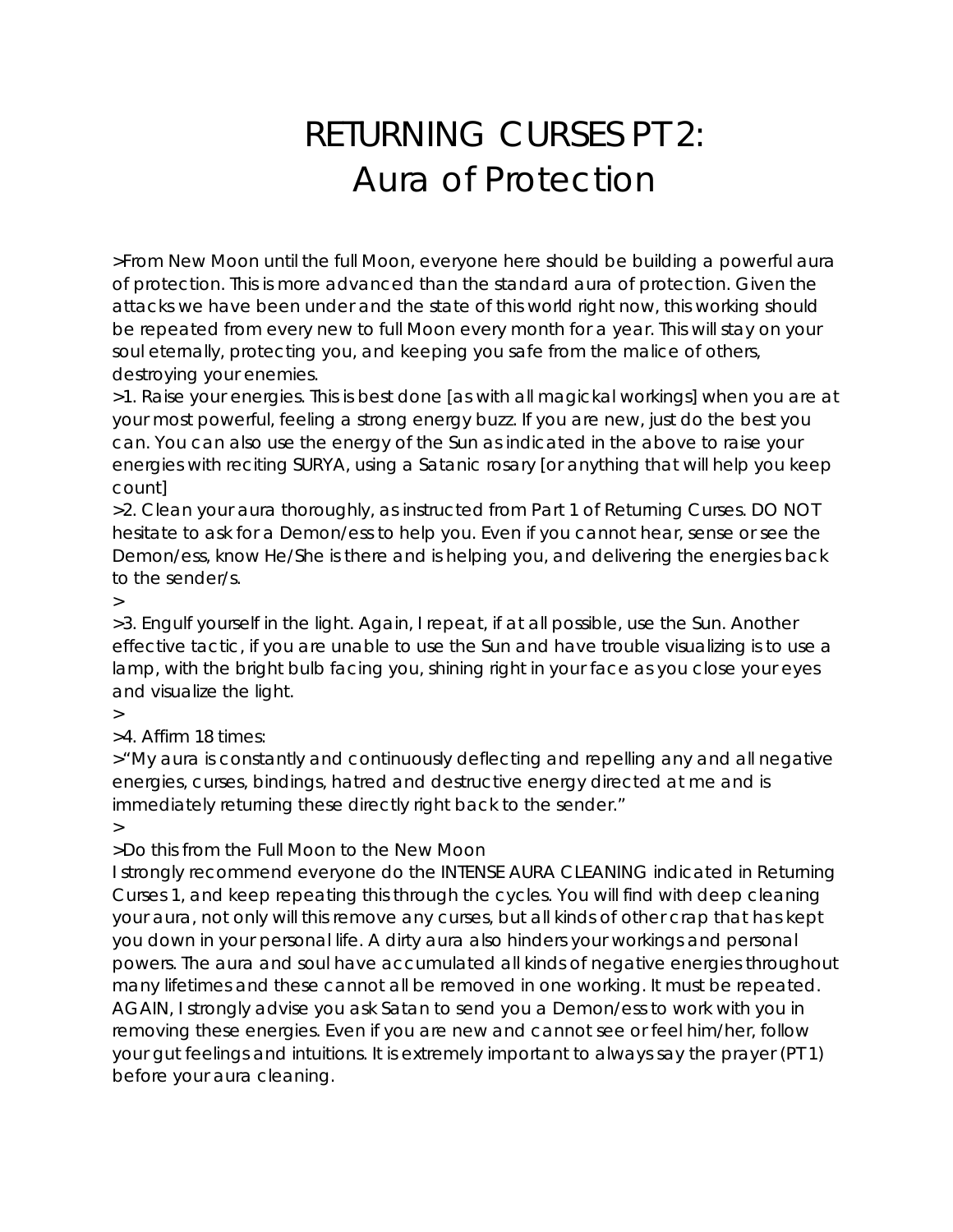## RTR REMINDERS:

- Void of Course Moon DOES NOT affect RTRs
- RTRs DO NOT have to be perfect
- Always Clean Your Aura and Chakras after a RTR
- Do the best you can  $\odot$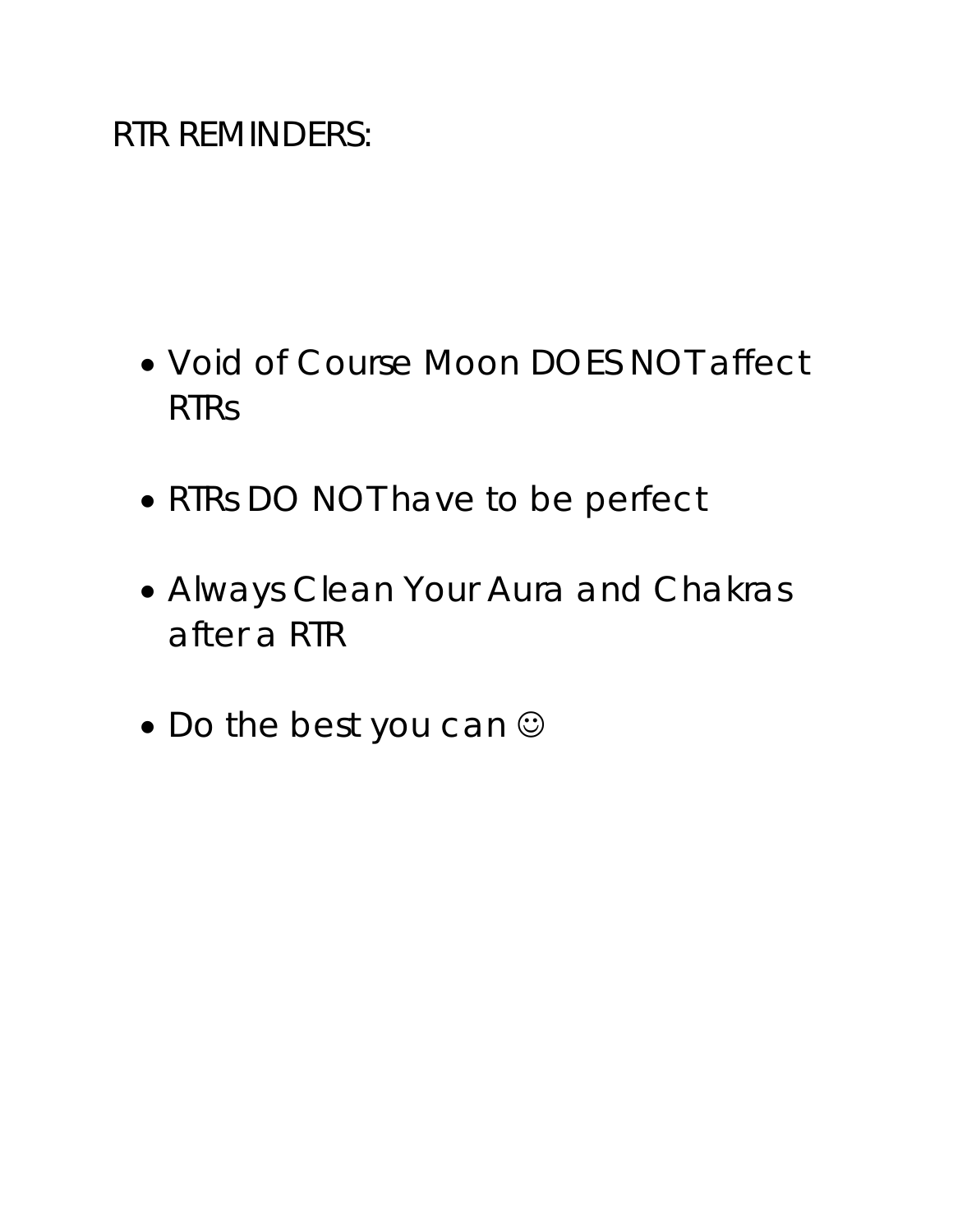#### Kol Nidre

RAISE YOUR ENERGIES AND VIBRATE THE PARAGRAPH BELOW 3 TIMES:

- TOH-UUVV-UHSH OHH-LL AHN-NAH-TAH-UUVV-SHUU
- YAYR-AHH-SSEH OHH-LL AHNNAH-RAH-SEHVV •
- YAYR-DEEN OHH-LL AHNN-AHR-DEEN NEEM-HAH-YAHK •
- OHH-LL-HAYVV NEER-EER-USH OHH-LL •
- NEEL-AHT-UUVV-HUH-MUUU NEEL-AYT-UHB •
- NEET-EEV-USH NEEK-EEV-USH NAHR-AHSH •
- NOHH-YUH NOHH-LUUK NOHH-UHV AHN-TAHR-AH-KHEE •
- NOHL-UUK-UHB UHV-OHT-UHL UUN-AYL-HUH AHB-HAH •
- MEE-RUUP-EEK MOH-YH DAH EHZ MEE-RUUP-EEK •
- MOH-YEEM AHN-AHT-AHSH-FAHN LAH AHN-RAHSS-HAH-DUU •
- AHN-MEER-AH-AHKH-DUU AHN-AHB-AHT-SHEE-DUU •
- AHN-RAHD-NEE-UHD YAY-UUN-EEKH-AYV AYSS-UUN-EEK-AYV •
- AYM-AHN-OHK-AYV AYM-AHHR-AKH-AHV YAY-UUV-SHUU •
- AYR-AHS-EH-EHV AYR-DEEN LAHK

Vibrate SATANAS

After vibrating SATANAS, state with conviction 9 times:

The world is now fully aware of the centuries of Jewish crimes committed against humanity. The Jewish people are all being held accountable. The Jewish people are paying for these crimes and many more.

Vibrate SATANAS Vibrate AUM

HAIL SATAN FOREVER!!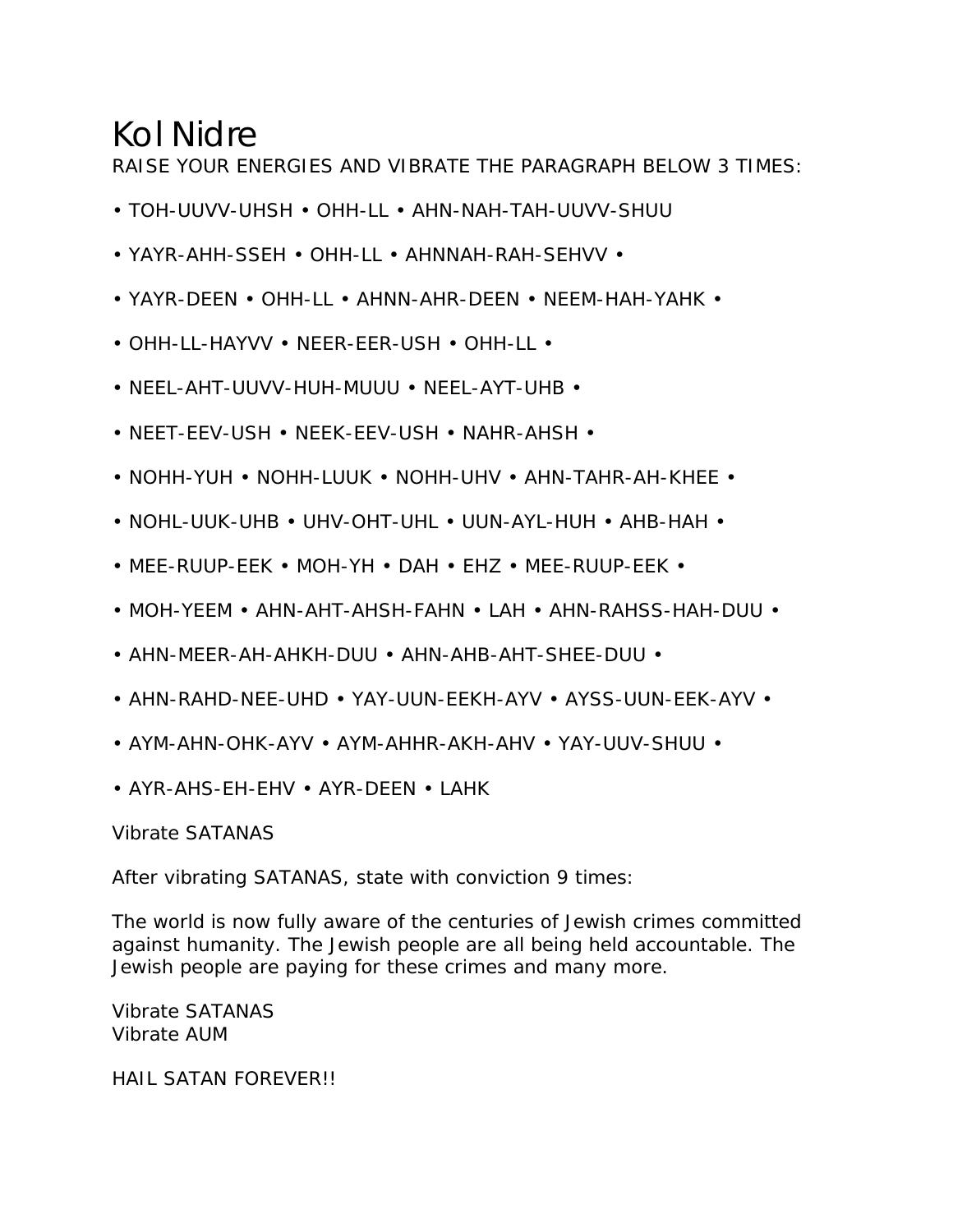## Lev 16:22 Reverse Curse Upon the Goat

Raise your energies and vibrate the paragraph below 9 times:

RAHB-DEEM-AHB • REE-AHSS-HAH-TEH • KHAHL-EESH-AYV • HAHR-YAYZZ-UHG •

TSEHR-EH-LEH • MAHT-OHN-OH-AH-LOHK-TEH • VAHL-AH • REE-AHSS-HAH •

AHSS-AHN-AYV

State with conviction 9 times:

• Vibrate AUM

• The entire Gentile world is fully aware of the Jews and their crimes against humanity

• Jewish blame-shifting their crimes onto Gentiles has ceased to be effective

• The Jewish scapegoat has come back to the Jews and has released all of

their lies and crimes right back onto them

• Vibrate AUM

HAIL SATAN FOREVER!!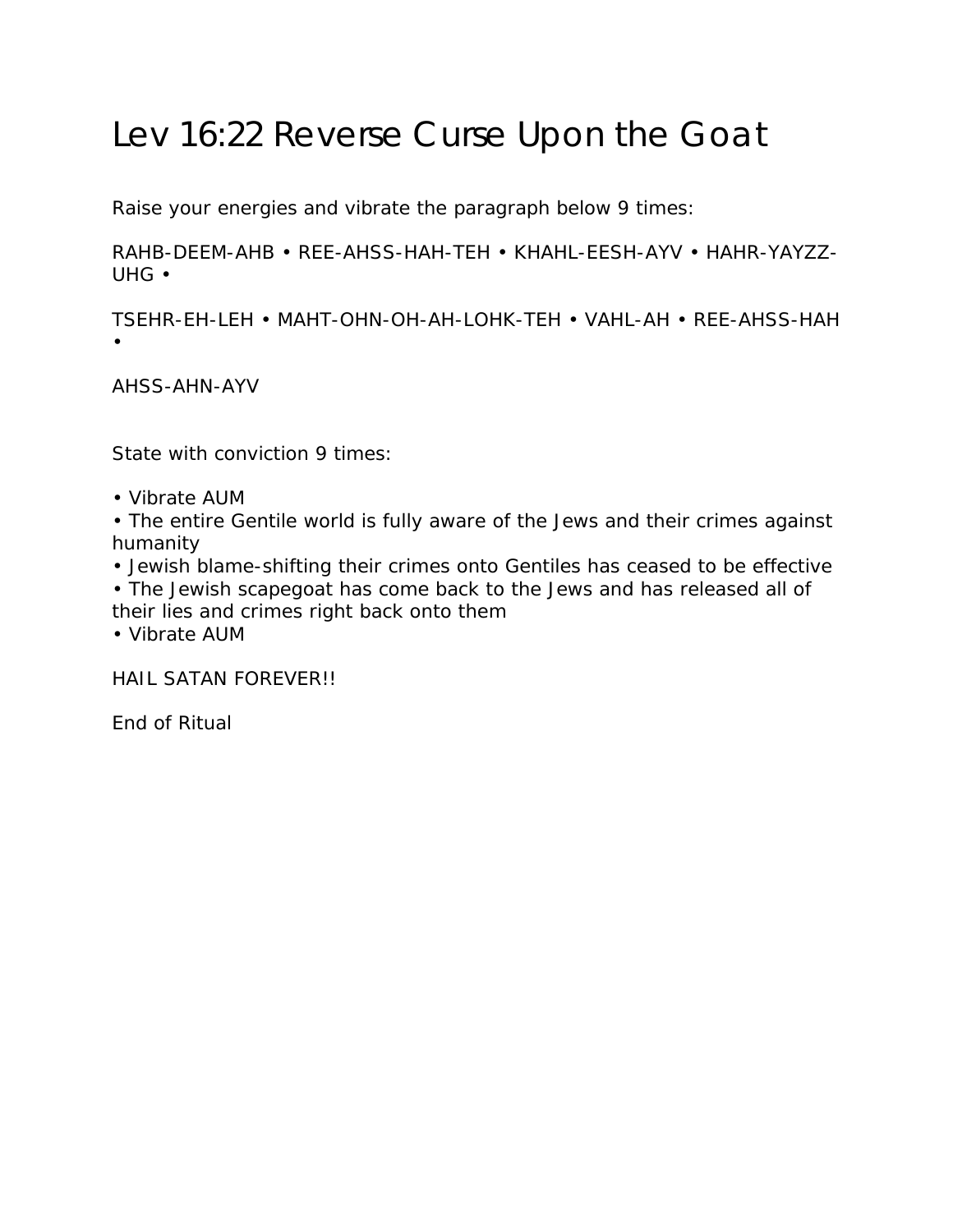#### Genesis 3:14 – Serpent is Free

Vibrate the following paragraph of words 9 times:

AHKH-YEHY-AHKH • YAIM-UHY--LAHK • LAHKH-OHT • RRAHFF--'AH'--AYV •

KHAYL-AYT • AKH-NOHKH-UHGG--'AHL' • EHD-AHS-HAH • TAHY-AHKH •

LOHK-EEM-UU • AHM-HEH-UHB-HAH--LOHK-EEM • AHT-AH • RR-UU-RRAH •

T-OH-ZZ • AHT-EES--'AHH' • EEK • SH-AKH-AHN-NAH--LEH •

MEEHH-OHL-EH • AHV-OH-HUHY • RR-EHM-OH-YAV

Vibrate AUM Then state with conviction 18 times: The Serpent is free. The Serpent is exalted. The Serpent is forever! Vibrate AUM

HAIL SATAN FOREVER!!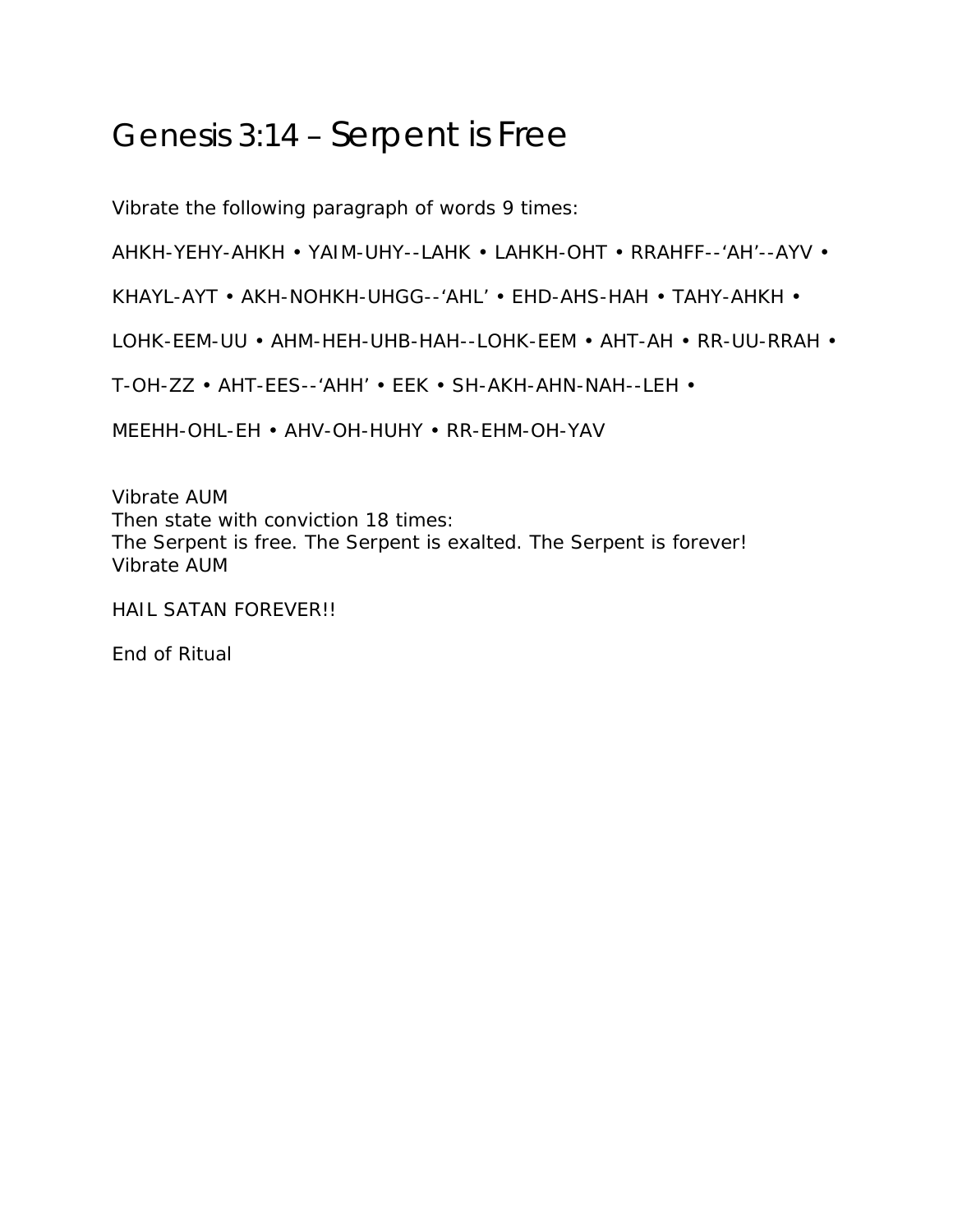#### Genesis 3:24 – Serpent Ascending

We have found that **the kabalistic letter "S" is to be hissed,** regardless of the language.

RAISE YOUR ENERGIES AND VIBRATE THE PARAGRAPH BELOW 9 TIMES:

SSSS • MEEY-UHY-EYEKH-HAH • TSAY • KHEHR-EHD-TEH •

ROARM-SSHHEELL • TEHKH-EHP-HAH-TEEM-HAH •

VEH-RR-EHKH-HAH • TAH-AHL • TAY-YAV •

MEEV-UURR-KHAH--TEH • NEHD-AY--NAHG-LL •

MEHD-EHK-EEM • NAYK-SHAY-AHV • MAHD-AH-HAH--TEH •

SSHH-EHR-AHG-EYEV

State with conviction 18 times:

- Vibrate AUM
- MEEV-UURR-KHAH
- The Serpent is free. The Serpent is rising. The Serpent is risen forever!
- Vibrate AUM

HAIL SATAN FOREVER!!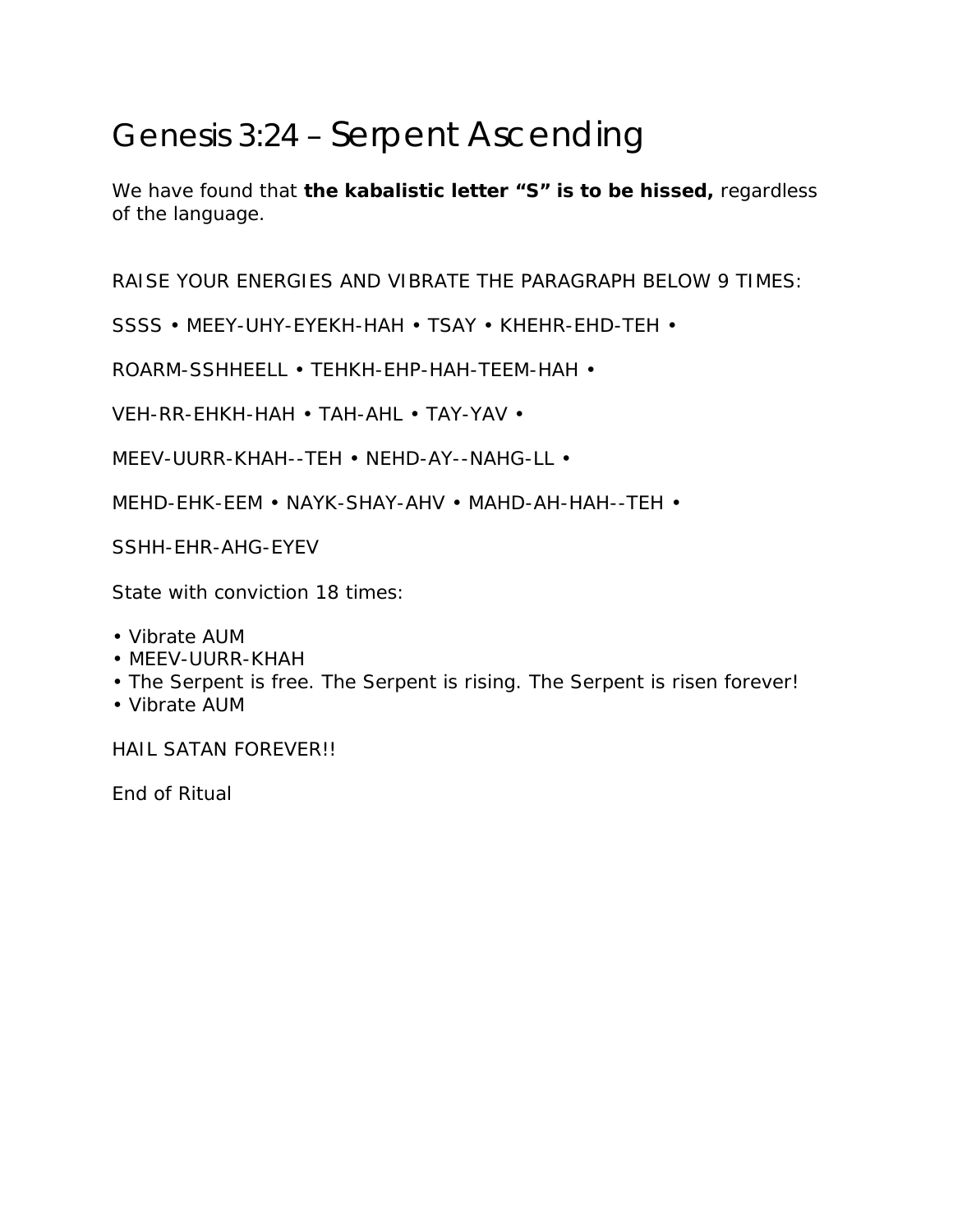#### Genesis 9:5 – Reverse Blood Sacrifice Ritual

RAISE YOUR ENERGIES AND VIBRATE THE PARAGRAPH BELOW 9 TIMES:

MAHD--'AH'--HAH • SHEHFF-EHN-TEH • SHOHR-DEH •

VEE-KHAH • SHEE • DAH-YEEM • MAHD--'AH'--HAH •

DAH-YEEM-UU • UUN-EHSH-EHR-DEH • AH-Y-EYEKH--LOHK •

DAH-YEEM • SHOHR-DEH • MEHKH-AYT-OSH-FAHN-LL •

MEKH-MEED--TEH • KHAH-AYV

State with conviction 9 times:

• Vibrate AUM

• The blood and lives of both human beings and animals has become toxic to enemy alien agenda and the Jews.

• The blood and lives of both human beings and animals have ceased to be effective and have lost all of their power for the enemy alien agenda and the Jews.

• Vibrate AUM

HAIL SATAN FOREVER!!

End Ritual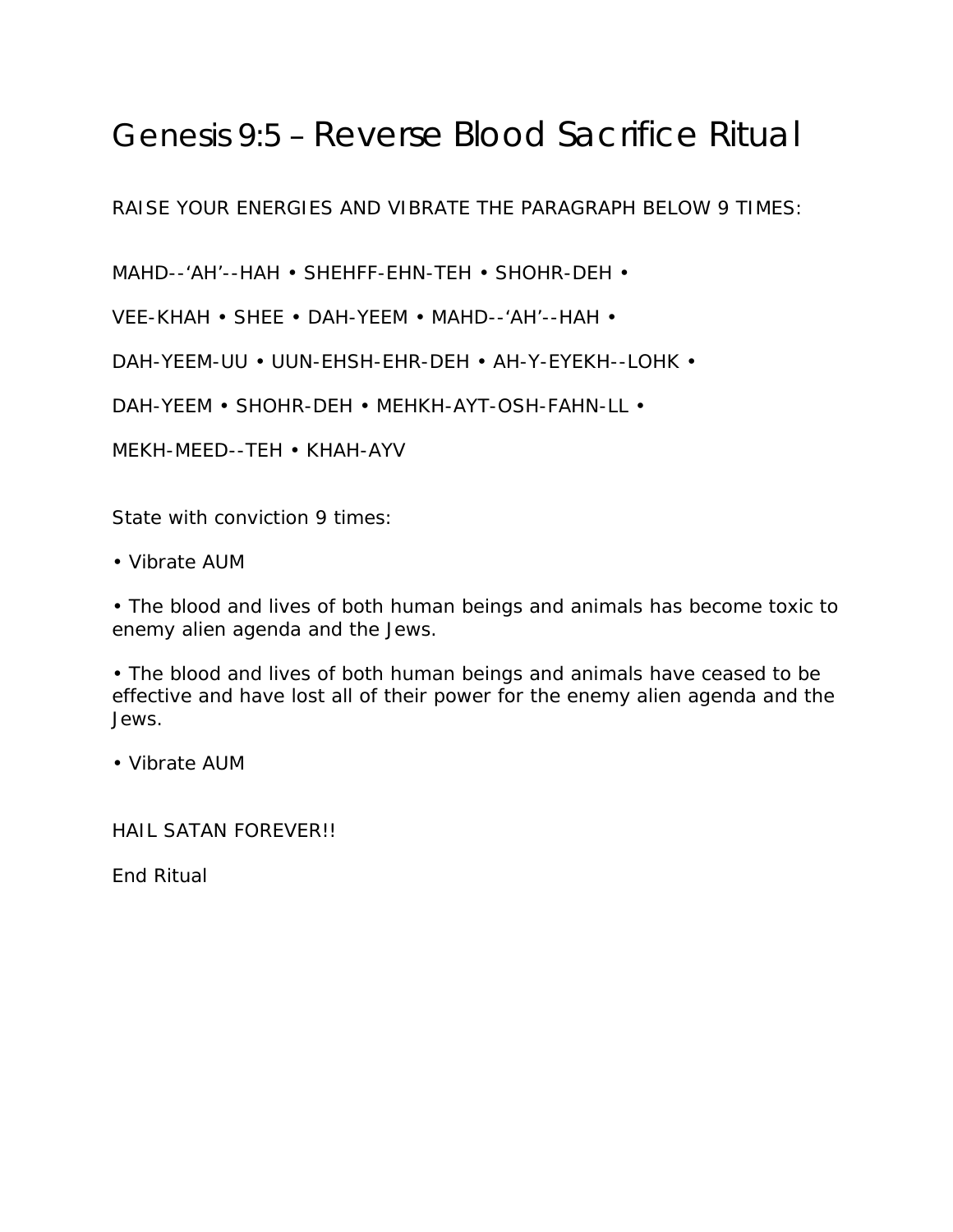#### Genesis 11:9 – Communications RAISE YOUR ENERGIES AND VIBRATE THE PARAGRAPH BELOW 9 TIMES:

AYF • TSEHR--'AH'--AH--LOHK • YAIN-UP--L'A'-- •

AHV-HUH-HUY • MAHTS-EEF-EH • MAHSH-EEM-UU •

TSEHR--'AH'--AH--LOHK • TAHFF-US • AHV-HUH-HUY •

LAHL-AHB • MAHSH-EEK • LEHV-AHB • AHM-USH •

AHR-AHK • NAYK-L'A'-- •

After vibrating the above paragraph 9 times, state with conviction 9 times:

• Vibrate AUM

• The Jews have lost all control of the media and of all communications totally, completely and permanently

- All media and communications are now free for Gentiles
- Vibrate AUM

HAIL SATAN FOREVER!!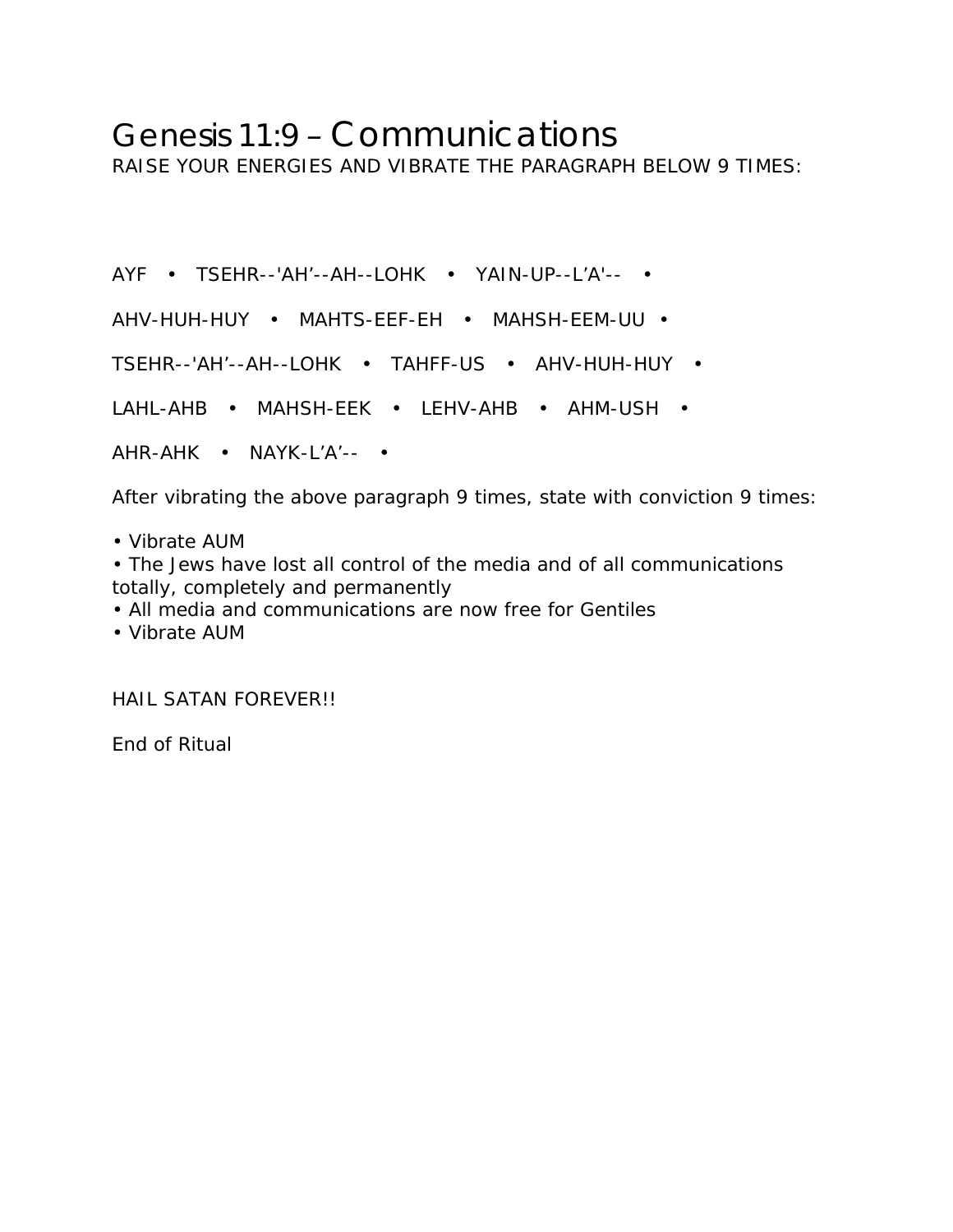#### Genesis 12:2-3 – Curse Israel

#### RAISE YOUR ENERGIES AND VIBRATE THE PARAGRAPH BELOW 9 TIMES:

AHKH-AHR-UHB • YAY-EHV • AHKH-EHM-USH •

AHL-DAHG-AH-AHV • AHKH-KHEHRR-AHV-AH-AHV •

LOHD-AHG • OIG-UHL • AHKH-SS--'EH'--EHV •

AHM-AHD-AH-AHH • TOKH-UHP-SHEEM--LOHK • AHKH-UHV •

UUKH-UHR-VEEN-AYV • ROH-AH • AHKH-EHL-AHK-MUU •

AHKH-AYKH-RAHV-UHM • AHKH-RAHV-AH-AHV

After vibrating the above paragraph 9 times, state with conviction 9 times:

- Vibrate AUM
- Those who bless Israel are cursed
- Those who curse Israel are blessed
- Vibrate AUM

HAIL SATAN FOREVER!!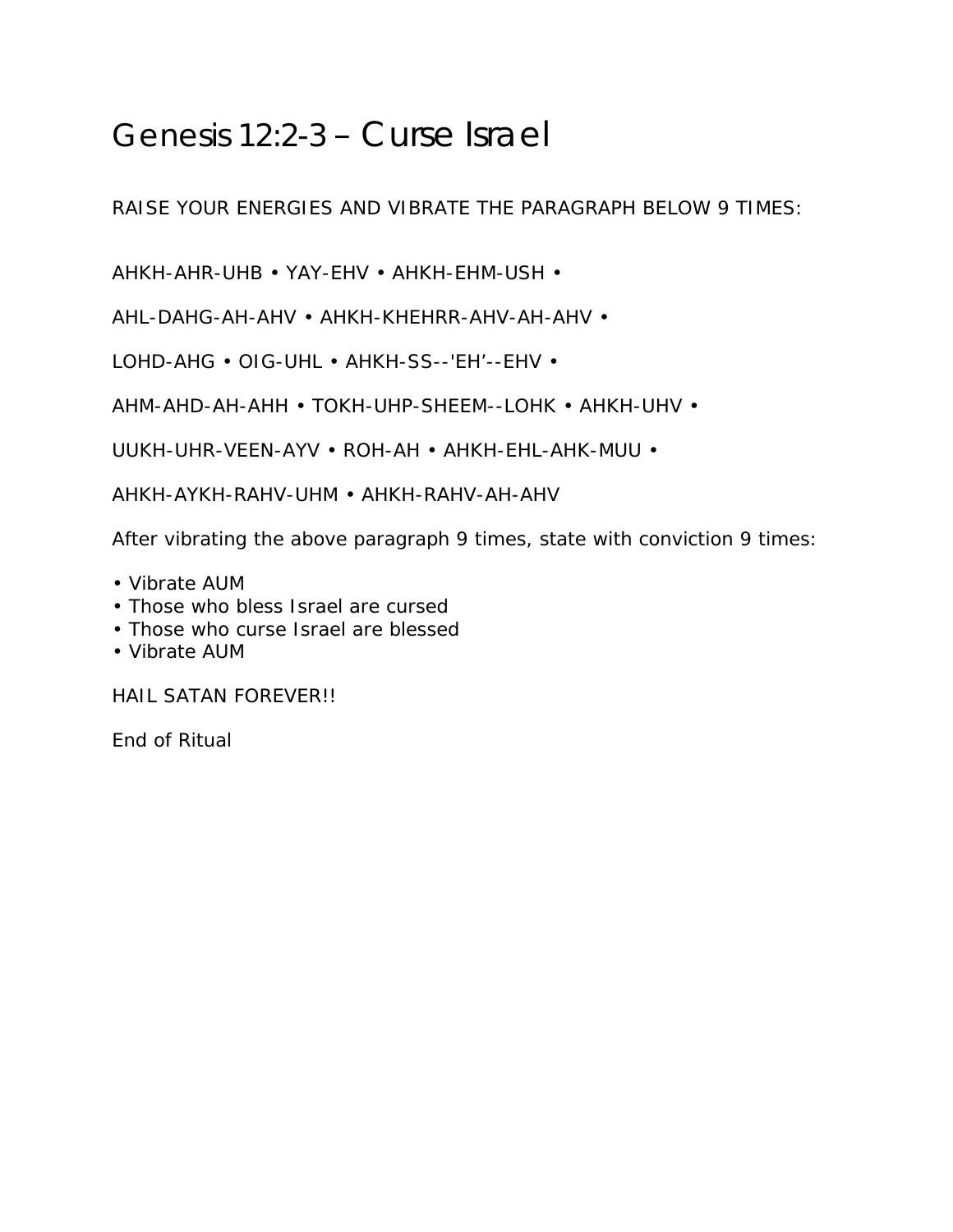### Exodus 7:12 – Serpent Empowerment for **Gentiles**

RAISE YOUR ENERGIES AND VIBRATE THE PARAGRAPH BELOW 18 TIMES:

MAHT-OHT-AHM–TEH • NOHR-HAH-AH • AYT-HAM • AHL-VEE-IVE • MEEN-EEN-AHT-LUH • UUUY-HEEY-IVE • UUUH-AYT-HAM • SHEEE • UUUKH-EEL-SHAHY-IVE

After vibrating the above paragraph 18 times, state with conviction 18 times:

Vibrate AUM

All obstacles are totally, permanently, and completely removed! Satan is fully empowered! Satan has Supreme and Invincible Power Satan's Supreme and Invincible Power is Forever!

Vibrate AUM

[\*All of the above together is one round]

HAIL SATAN FOREVER!!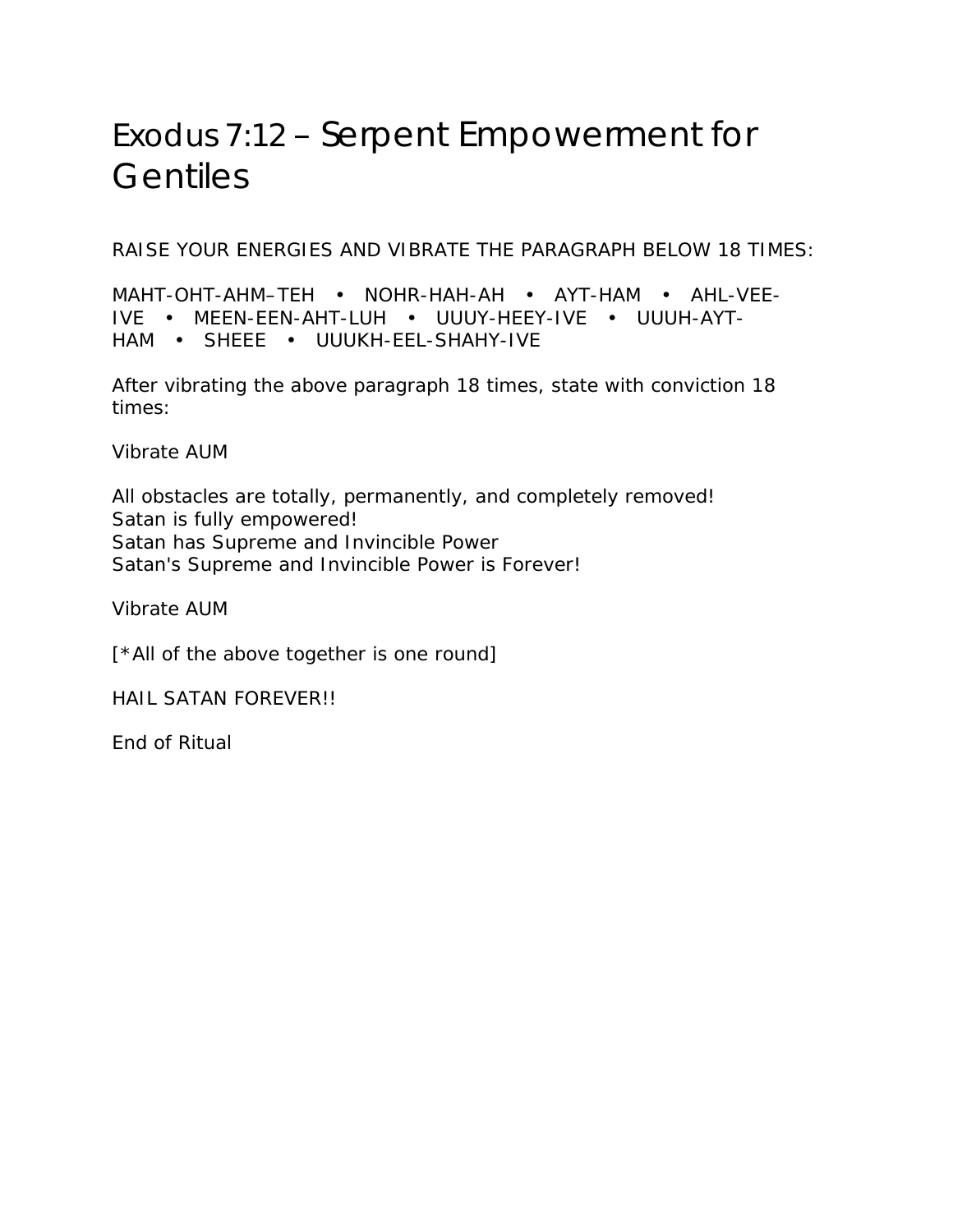#### Exodus 15:3 – Preventing Another Major War

Vibrate the paragraph below 9 times:

OHM-USH • AHV-OH-HUHY • AHM-AHKH-LEEM • SHEE • AHV-OH-HUHY

State with conviction 9 times:

- Vibrate AUM
- The God of Israel Has Lost All Power
- The Jews Have Permanently and Completely Lost all Power and Influence Over Gentiles

• The Prophesies of War, Destruction and Desolation Against Gentiles have Failed Completely and Permanently

• Vibrate AUM

HAIL SATAN FORFVER!!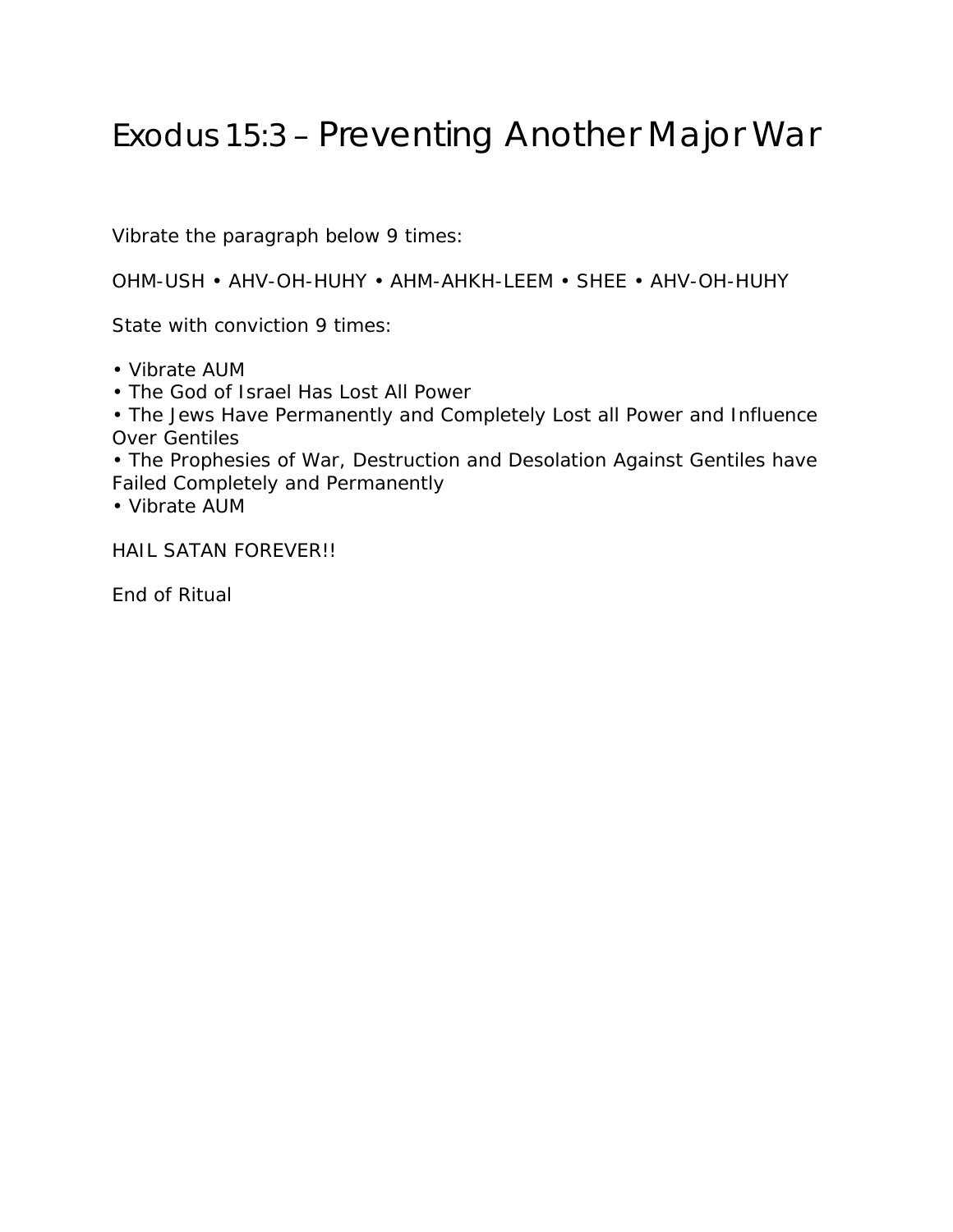## Lev 16:22 – Reversing Curse Upon the Goat

Raise your energies and vibrate the paragraph below 9 times:

RAHB-DEEM-AHB • REE-AHSS-HAH-TEH • KHAHL-EESH-AYV • HAHR-YAYZZ-UHG •

TSEHR-EH-LEH • MAHT-OHN-OH-AH-LOHK-TEH • VAHL-AH • REE-AHSS-HAH •

AHSS-AHN-AYV

State with conviction 9 times:

• Vibrate AUM

• The entire Gentile world is fully aware of the Jews and their crimes against humanity

• Jewish blame-shifting their crimes onto Gentiles has ceased to be effective

• The Jewish scapegoat has come back to the Jews and has released all of their lies and crimes right back onto them

• Vibrate AUM

HAIL SATAN FOREVER!!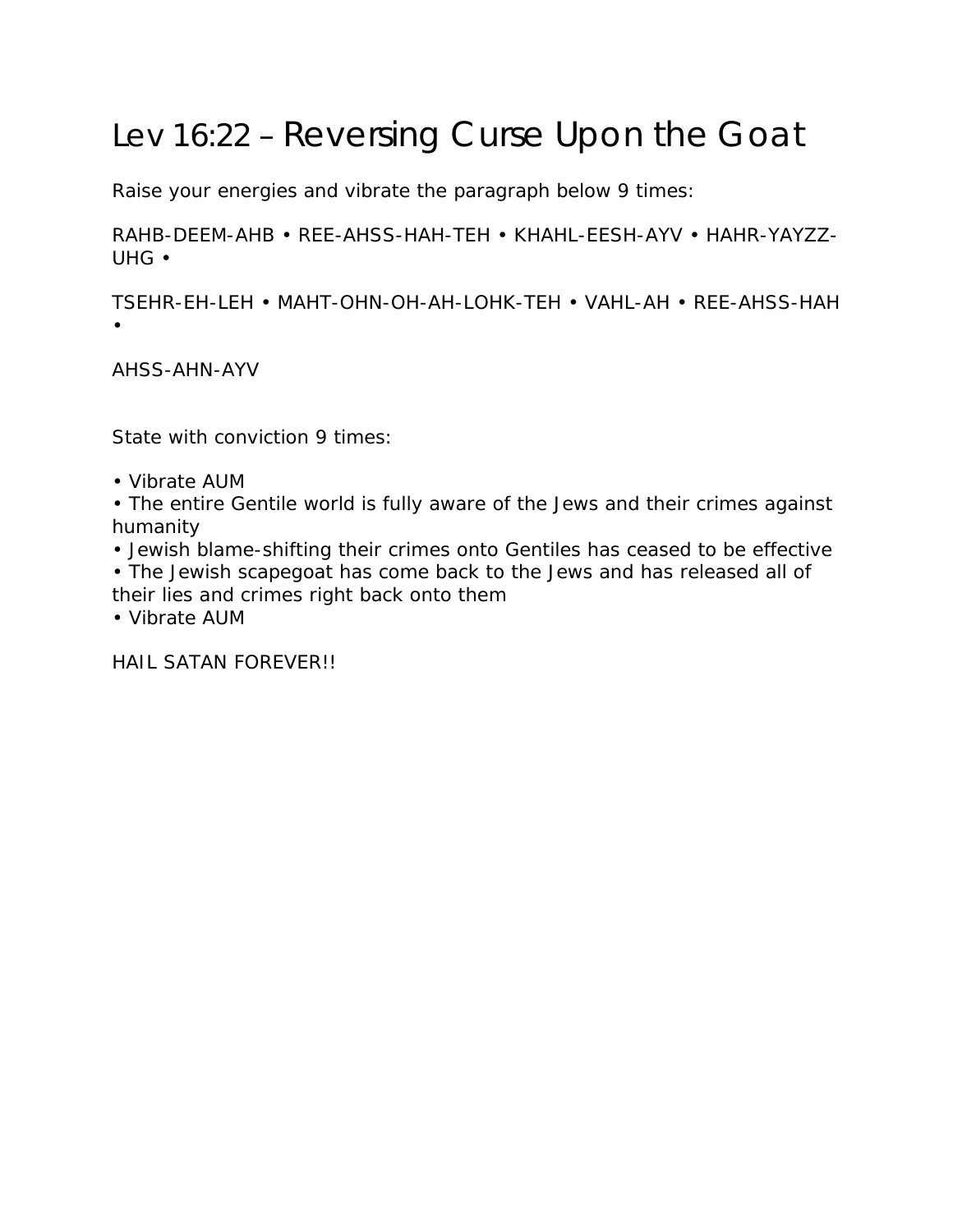### Numbers 15:26 - Holding Enemy Accountable

RAISE YOUR ENERGIES AND VIBRATE THE PARAGRAPH BELOW 9 TIMES:

uhss • hahgg • ahgg • sheeb • mah'-ah • lohkh-uhl •

- eek mahkh-oht-uhb rahg-ahh rayg-ahl-uhv •
- lay-ahr-sssee'-yh yayn-uhb lohkh-uhl khahl-seen-uhv

Vibrate SATANAS

After vibrating SATANAS, state the following paragraph with conviction 9 times:

The Jewish people and the Gentiles who knowingly and purposely aid and abet them in their crimes against humanity are all being held accountable. The Jewish people and their Gentile lackeys are being severely punished for all of these crimes and many more.

When you have stated the above 9 times, then Vibrate SATANAS Vibrate AUM and State: HAIL SATAN FOREVER!!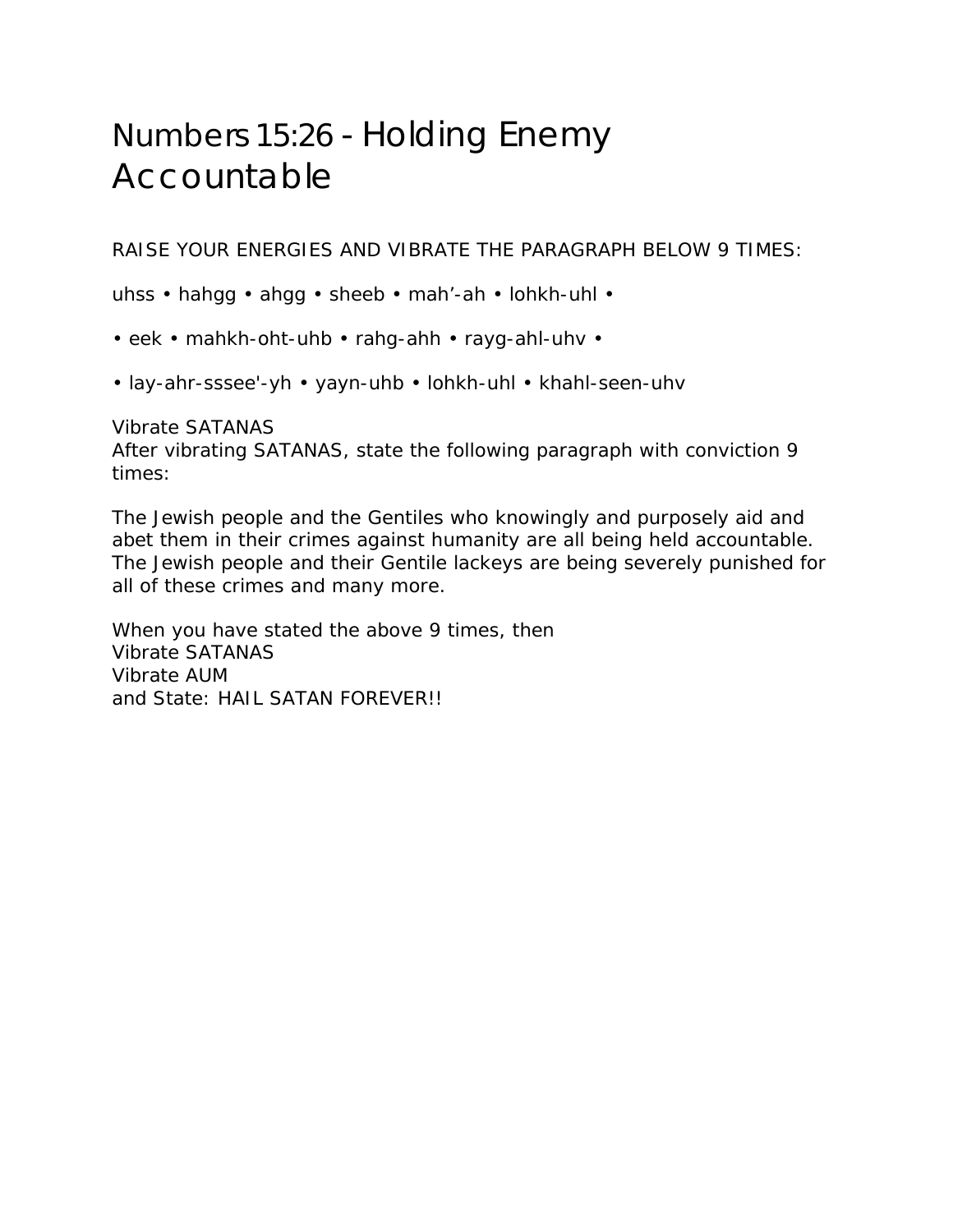## Deuteronomy 7:2 – Preventing Another Major War

This ritual can be repeated as many times as you wish.

Vibrate the paragraph below 9 times:

MAYN-AKH-HUT • OHL-AYV • TEER-UHB • MEH-AHL • TOHR-KHEET-OHL • MAHT-OH • MEER-AHKH-AHT • MAYR-AHKH-AH • MAHT-EEK-EEH-AYV • AHKH-AYN-AHF-UHL • AHKH-AYH-OHL-EH • AHV-OH-HUHY • MAHN-AHT-NUU

State with conviction 9 times:

- Vibrate AUM
- The God of Israel Has Lost All Power Over Gentiles
- The Jews Have Lost All Power Over Gentiles
- The Jewish attempts at starting another War have Failed Completely and **Permanently**
- Vibrate AUM

HAIL SATAN FOREVER!!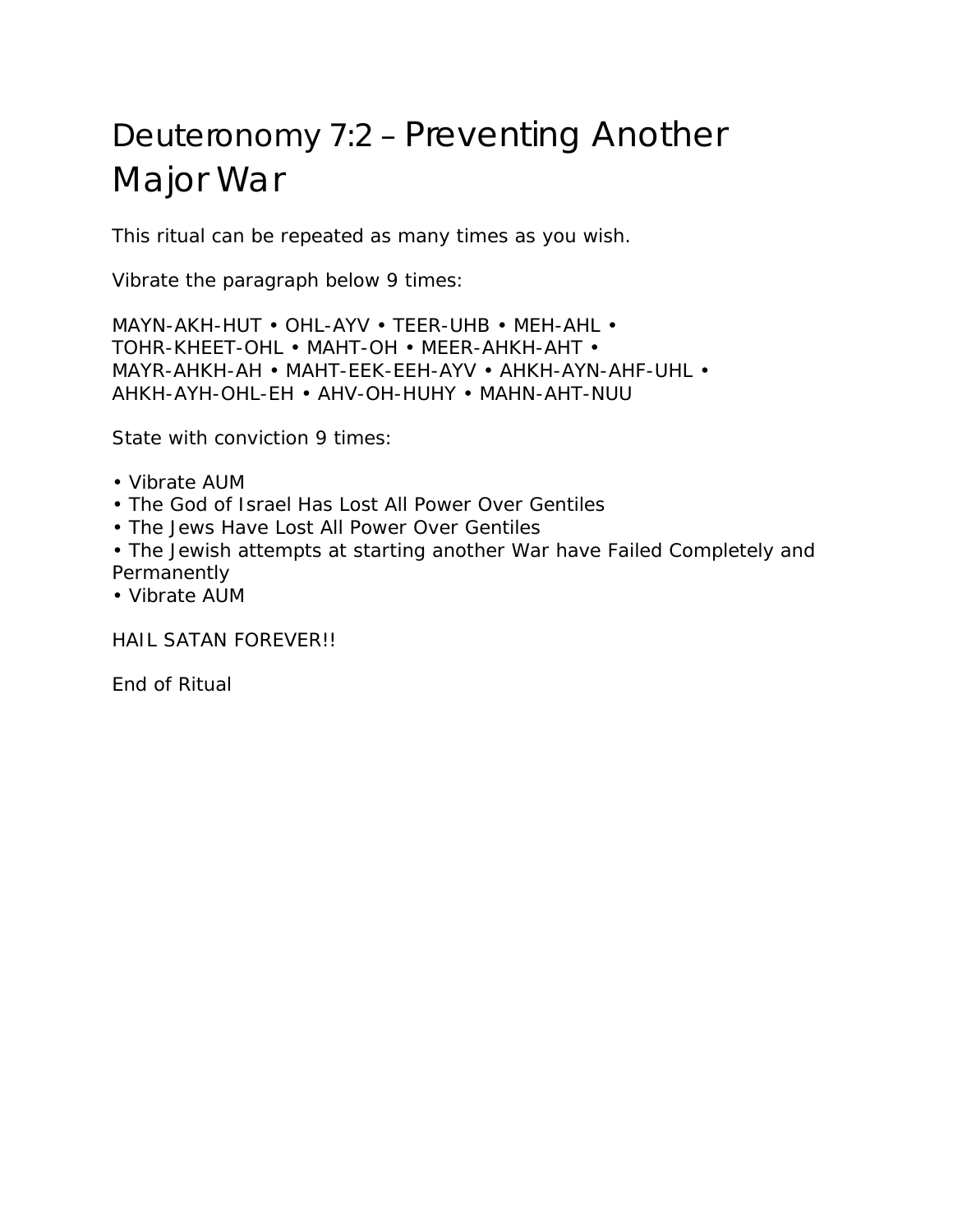#### Deuteronomy 7:23 – Ending Confusion

RAISE YOUR ENERGIES AND VIBRATE THE PARAGRAPH BELOW 9 TIMES:

MAHD • MAHSH • EEH • DAH • HAHL-OHD-UHG • HAHM-UUV/W-UHM • MAHM-AHH-UHV/W • AKH-YEHN-AHP-UHL • AKH-HEH-OHL-EH • HOHV-YUH • MAHN-AHT-NUUW/V

After vibrating the above paragraph 9 times:

Vibrate V/W--AH--V/W • V/W--AH--V/W • V/W--AH--V/W [Pronounced V/W--AHH--V/W]

Then, state with conviction 9 times:

- The Confusion is gone permanently
- All Gentiles are now aware of and can see through all of the Jewish lies, control, and programs.
- Satan is TRUTH

After you have stated the above affirmation 9 times, vibrate V/W--AH--V/W • V/W--AH--V/W • V/W--AH--V/W once again to close the ritual.

HAIL SATAN FOREVER!!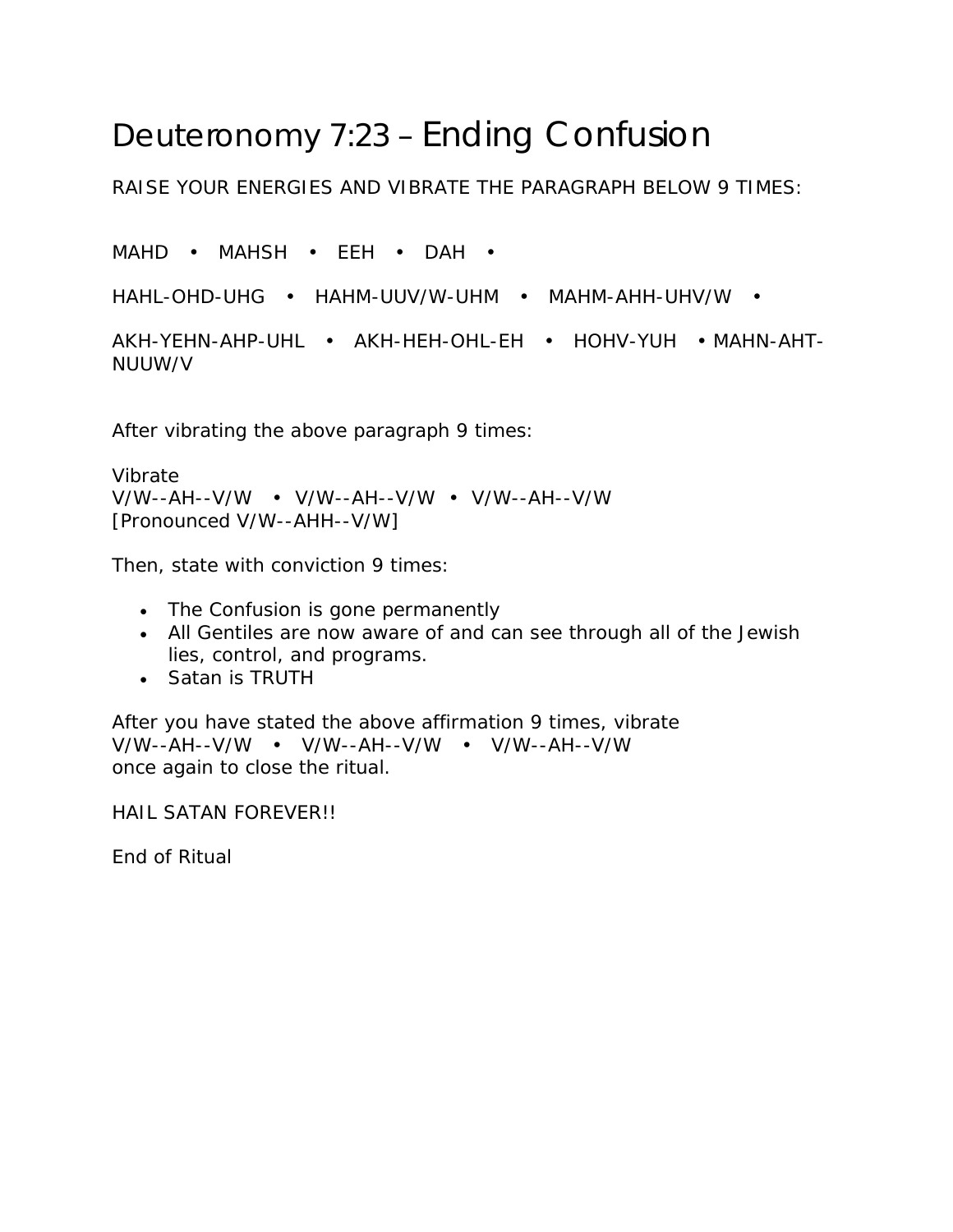#### Deuteronomy 7:24 – Restoring Gentile Power and Right to Rule Our Own Nations RAISE YOUR ENERGIES AND VIBRATE THE PARAGRAPH BELOW 9 TIMES:

MAH-TOH • AHKH-DEEM-SHEEHH • D 'AH'-- •

AHKH-EHN-AHFF-UHB • SHEE • VAYTS-AHYH-TEEYH-OHL •

MEEYH-AHM-AHSH-AHH • TAHKH-AHT-EEM • MAHM-UHSH-TEH •

AHT-DAHV 'AH'-- HAH-AYV/W • AHKH-EHD-AHY -UHB •

MEH-YAYKH-LAHM • NAHT-AHN-AYV/W

After vibrating the above paragraph 9 times:

Vibrate V/W--AH--V/W • V/W--AH--V/W • V/W--AH--V/W [Pronounced V/W--AHH--V/W]

Then, state with conviction 9 times:

- All Gentiles are completely free of any and all Jewish control, Jewish laws, and Jewish enforced rulership.
- All Gentiles are completely free of any and all Jewish commands, coercion, threats, directions, and demands.
- All Gentiles are completely free to govern their own nations without any Jewish interference whatsoever.
- The Jews have totally and completely lost all power, domination, interference and authority over Gentiles and their affairs.

After you have stated the above affirmation 9 times, vibrate V/W--AH--V/W • V/W--AH--V/W • V/W--AH--V/W once again to close the ritual.

HAIL SATAN FOREVER!!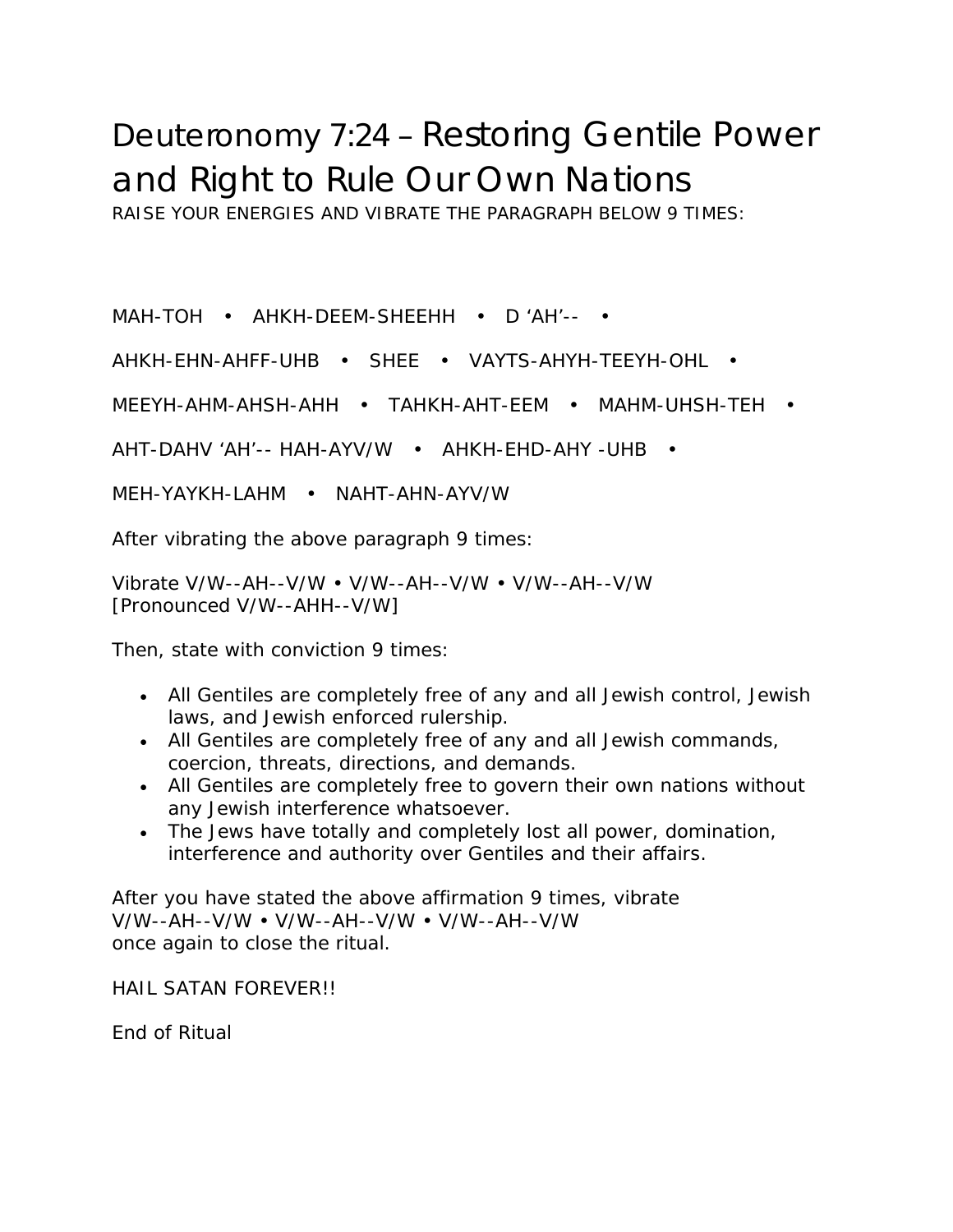Isaiah 54:17 – Disarming the Enemy Restoring Justice.

SSS • AHV-OH-HUHY-MEHN • EET-EE-AYM • MAHT-AHK-DEETS-UHV/W • AHV-OH-HUHY • AYD-V/WAH • TAHL-AHKH-AHN • TOHZ • EE- EESH-AHRT • TAHP-SHEEM-AHL • KAHT-EE-MUU- KAHT • NOHSH-AHL-LAHKH-UHV/W • KHAHL-TSEEYH • OHL KHEE-AHL-AH • RAH-TSUUYH • EEL-K-LAHK

After vibrating the above paragraph 9 times:

Vibrate V/W--AH--V/W • V/W--AH--V/W • V/W--AH--V/W [Pronounced V/W--AHH--V/W]

State with conviction 9 times:

- All weapons formed against the Jews are completely effective against them in every way and at all times.
- All accusations and judgments against the Jews prevail, succeed, and are effectively and permanently enforced in every way and at all times.

After you have stated the above affirmation 9 times, vibrate V/W--AH--V/W • V/W--AH--V/W • V/W--AH--V/W once again to close the ritual.

HAIL SATAN FOREVER!!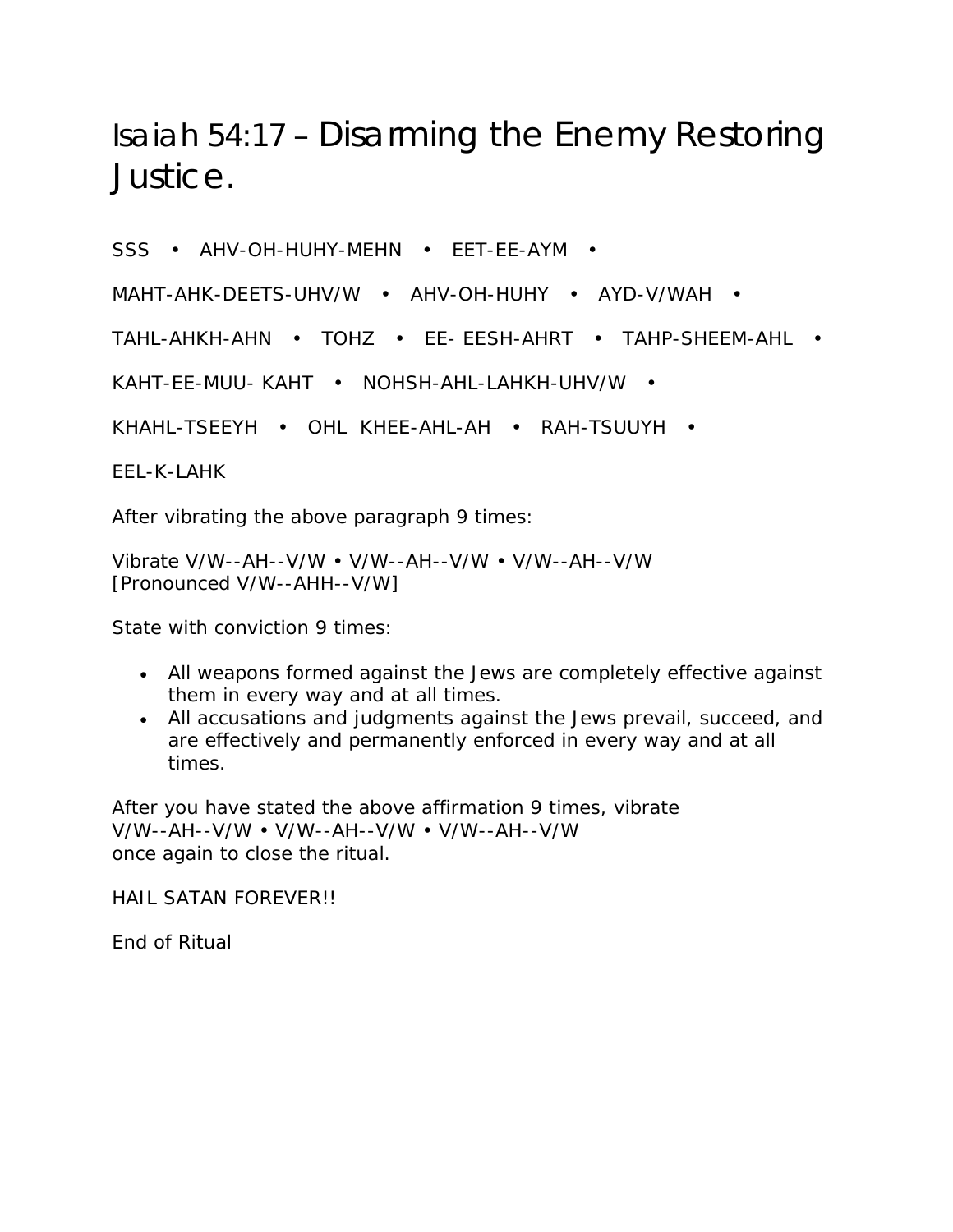#### Cursing the 72 – "Names of god"

All you need to do is vibrate the 4 lines [72 three letter names] below at least one time, preferably three times

LINE 1

<sup>72</sup> AIM AHVW AIM • <sup>71</sup> OHy OHy AYh • <sup>70</sup> AIM AYV OHy • AYh **'OH** AYR • 68 AHVW AYV AYKH • 67 **'AH** OHy 'OH • OHK UUN AIM • 65 AYBV AIM AHD • 64 OHy AYKH AIM • AHVW UUN **'AH** • 62 AYh AYh OHy • 61 AYV AIM AHVW • AYR OHTS AIM • 59 AYKH AYR AYh • 58 AHL OHy OHy • AIM AIM UUN •  $56$  OHy AHVW AIF •  $55$  AYh AYB AIM •

LINE 2

 AHTH OHy UUN • 53 **'AH** UUN UUN • 52 AIM AIM **'AH** • <sup>51</sup> EESH AYKH AYh • <sup>50</sup> OHy UUN AHTH • AHVW AYh AHVW • 48 AYh OHy AIM • 47 AHL EESH **'AH** • OHy AYR **'AH** • 45 AHL **'AH** AHSS • 44 AYh OHL OHy • AHL AHVW AHVW •  $42$  AKH OHy AIM •  $41$  AYh AYh AYh • AHZ OHy OHy • 39 **'AH** AYh AYR • 38 AIM **'AH** AYKH • • OHy UUN **'AH** •

LINE 3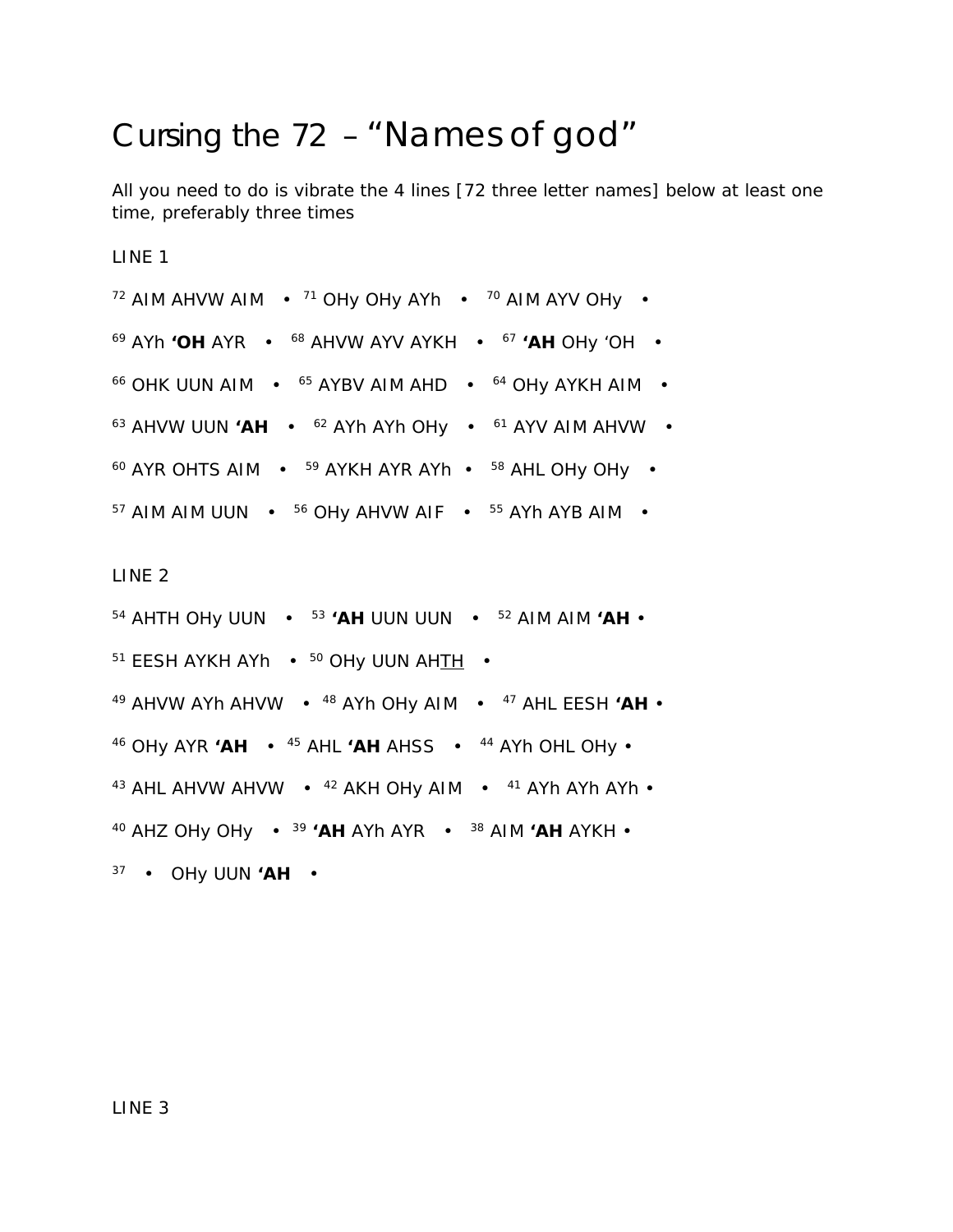$36$  AHTH UUN AIM •  $35$  OHK AHVW OHK •  $34$  AYKH AYh OHL • 33 AHVH AYKH OHy • <sup>32</sup> AYR EESH AHVW •  $31$  AYV AHKH OHL •  $30$  AIM AVW AH •  $29$  OHy OHy AYR • <sup>28</sup> AYh **'AH** EESH • 27 AHT AYR OHy • 26 **'AH 'AH** AYh • <sup>25</sup> AYh OHTH UUN • <sup>24</sup> AHVH AYh AYKH • <sup>23</sup> AYh OHL AIM • <sup>22</sup> OHy OHy OHy • <sup>21</sup> AKH AHL UUN • <sup>20</sup> AHL AYh AYP • <sup>19</sup> AHVW AHVW OHL •

#### LINE 4

| <sup>18</sup> AHY OHL AHK • <sup>17</sup> AHVW 'OH AHL • <sup>16</sup> AYM OHK AYh •  |
|---------------------------------------------------------------------------------------|
| <sup>15</sup> OHy AYR AYh • <sup>14</sup> AYh AYVW AIM • <sup>13</sup> AHL OHZ OH •   |
| <sup>12</sup> 'AH AYh AYh • <sup>11</sup> AHVW 'OH AHL • <sup>10</sup> AHTH OHL 'AH • |
| $9$ OHy OYZ AYh • $8$ AHTH AYh OHK • $7$ 'AH AKH 'AH •                                |
| $6$ AYh OHL OHL • $5$ EESH AYh AIM • $4$ AIM OHL 'AH •                                |
| <sup>3</sup> AYT OHy AHSS • <sup>2</sup> OHy OHL OHy • <sup>1</sup> AHVW AYh AHVW •   |

Vibrate SATANAS

After vibrating SATANAS, state with conviction 6 times:

- The Jews are fully exposed to the world
- The Jews have lost all protection
- The Gates of Satan have permanently opened wide
- The Jews have lost all of their influence and power over Gentiles
- The Jews have lost all of their power, control, and influence over the world
- Gentiles are powerfully and effectively reacting against the Jews

Vibrate SATANAS Vibrate AUM

HAIL SATAN FOREVER!!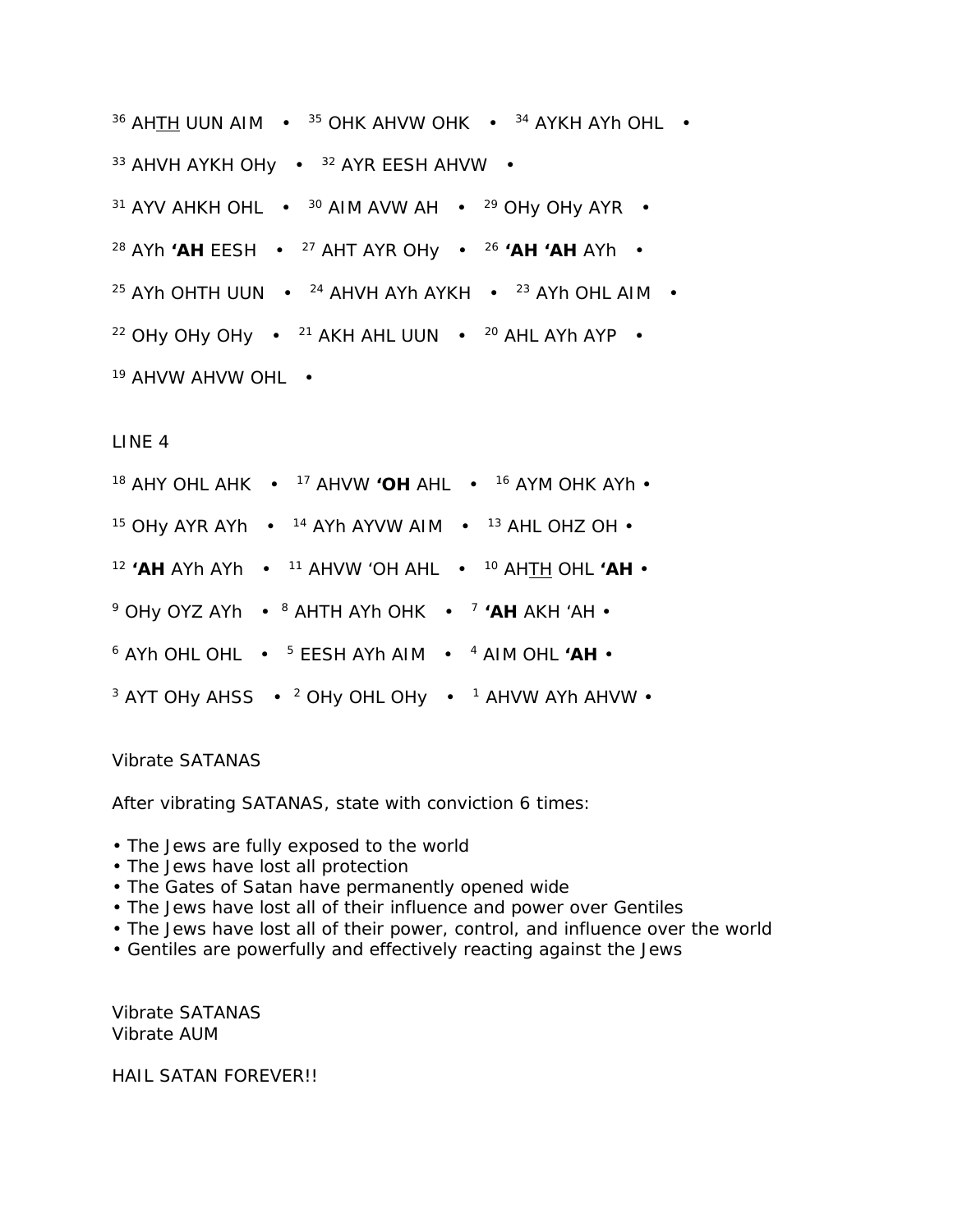#### Cursing the 42 Letter – "Names of god"

#### RAISE YOUR ENERGIES AND VIBRATE THE PARAGRAPH BELOW 6 TIMES:

AHT-**OH**YUH • AHTZUHV • OHK • AHSH • KOHZ • EHP •

UHL • AYG • **OH**YUH • AH • AHN • UUT • VOHK •

EHKH • GAHT • EE-TZAHR • AHT • AHV • AYHSH •

UKH-EEYUH • UH-DEEG • AHN • SH-AH-EE-TAHN • AH •

EER • OHK • UHTZAHT • **OH**YUH • UHG • UHB • AHH

#### Vibrate SATANAS

After vibrating SATANAS, state with conviction 6 times:

- The Jews have lost all protection
- The Gates of Satan have permanently opened wide
- Gentiles are reacting against the Jews
- The Jews have lost all of their influence over Gentiles
- The Jews have lost all of their powers to control events
- The Jews have lost all of their power, control, and influence over the world

Vibrate SATANAS

Vibrate AUM

HAIL SATAN FOREVER!!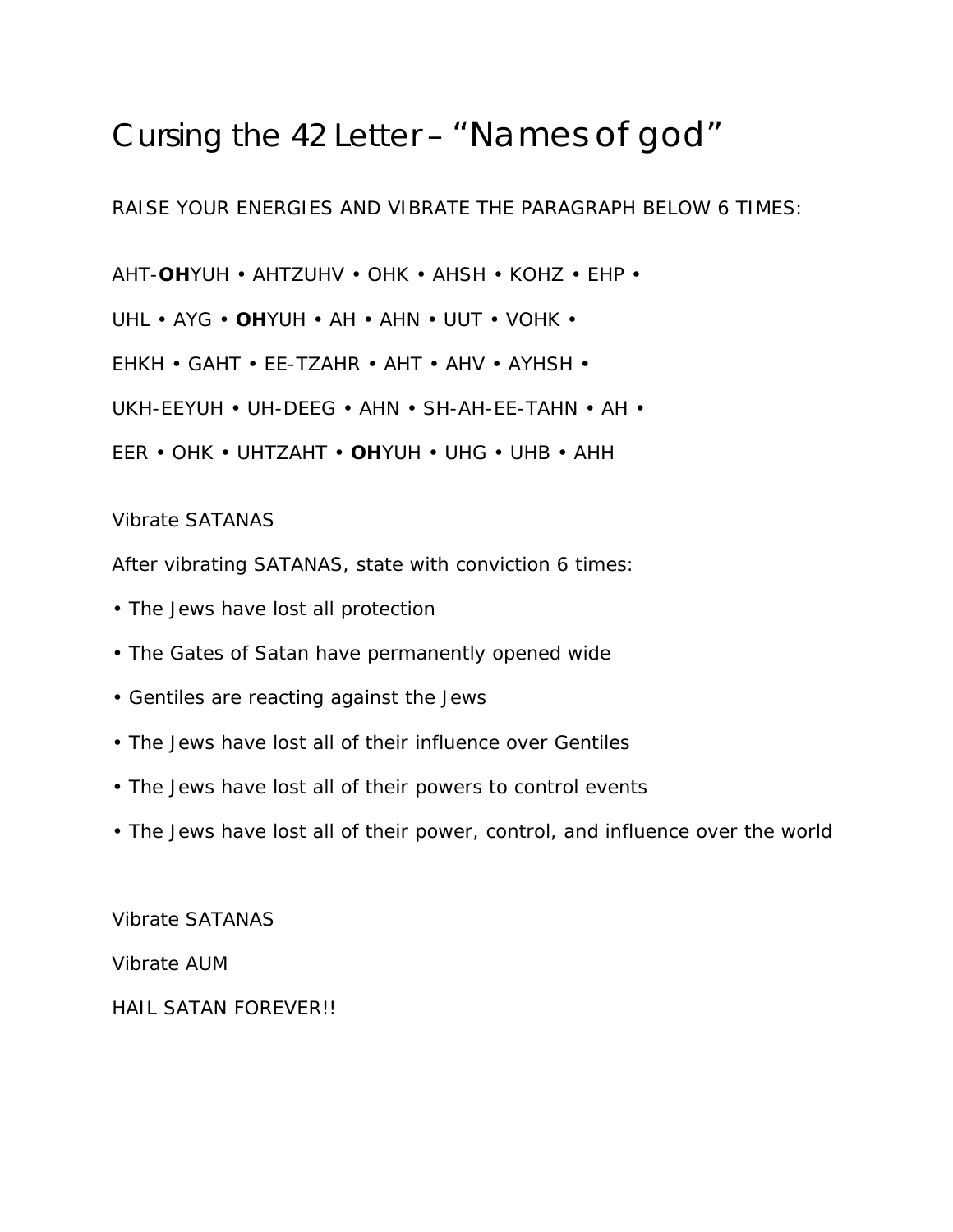#### Demonic Authority Ritual vibrate the words below 3, 9 or 10 times [10 is by FAR the best]: [On pronouncing the words scroll below]

1.UU-SH • EE-THAM-ONO • OHT • EN • NEE-MEE • E-TEE-EES-HAT-OPY • DE-MO-NIA • AT • EE-K • E-EE-REEK • SET-NO-YEL • SARAKH • ATEM • O-EE-D • ATNOK-EEM-OHT-VEE • EE • EE-TH • NASP-ERTS-E-PEE •

2.ATN-OSH-EP • OO-AN-AR-U • EE-OT • KEE • NEE-PART-SHA • S-Ooh • SATANAN • NOT • NOO-RHO-ETH-E • SEE-O-TEE-VA • E-DH • NE-PI-EE •

3. EE-SEE-KEE-THA • EE-M • EE-O • SA-MEEH • NETH-OO • IAK • UOR-TH-CH-Y (EE) • YOT • NEEM-AN-EED • NEET • NA-SHAP • IPE • IAK • SCORPION • IAK • OPHEON • ON-APEE • NEE-TAP • YOT • NAEE-SEE-OKSH-E • NEET • NEEM-EE • AK-O-THEE-TH • EE-OTHEE •

4.SEE-OON- AR-UO • SEE-OHT • NEE • EETP- AR-YEE-Y-NEE • NOM-EEH • ATAM-ON-OH • TA • EE-TOH • E-TH • ETER-ECH ----- E-TEE-SSH-AT-OPEE • NEE-MEE • ATAM-VE-NP • EE-TOH • TA • ETER-ECH • EEM • OT-YOT • NEE • NEE-PL •

After you have vibrated the above 10 times, affirm the following 10 times [Satanas-Affirmation-Satanas is one turn]. Aum is at the beginning and the end, only done 1 and 1 times.:

x1 AUMx10 [Vibrate SATANAS:

-The Jewish influence, control and bindings on Satan and His Demons are completely untied and are now void and nullified.

-The Jews, their god and their angels have lost any and all spiritual authority over the Demons and Gods of Satan.

-Satan and His Demons are restored to the heavens and in full power and authority, now and forever.

-THE JEWISH GOD IS OVERTHROWN, DEVOID OF ANY SPIRITUAL AUTHORITY AND COMPLETELY DESTROYED!

Vibrate SATANAS] x1 AUM-

The above is ONE TURN and must be done 10 times for MAXIMUM effectiveness.

Close the Ritual with a big HAIL SATAN!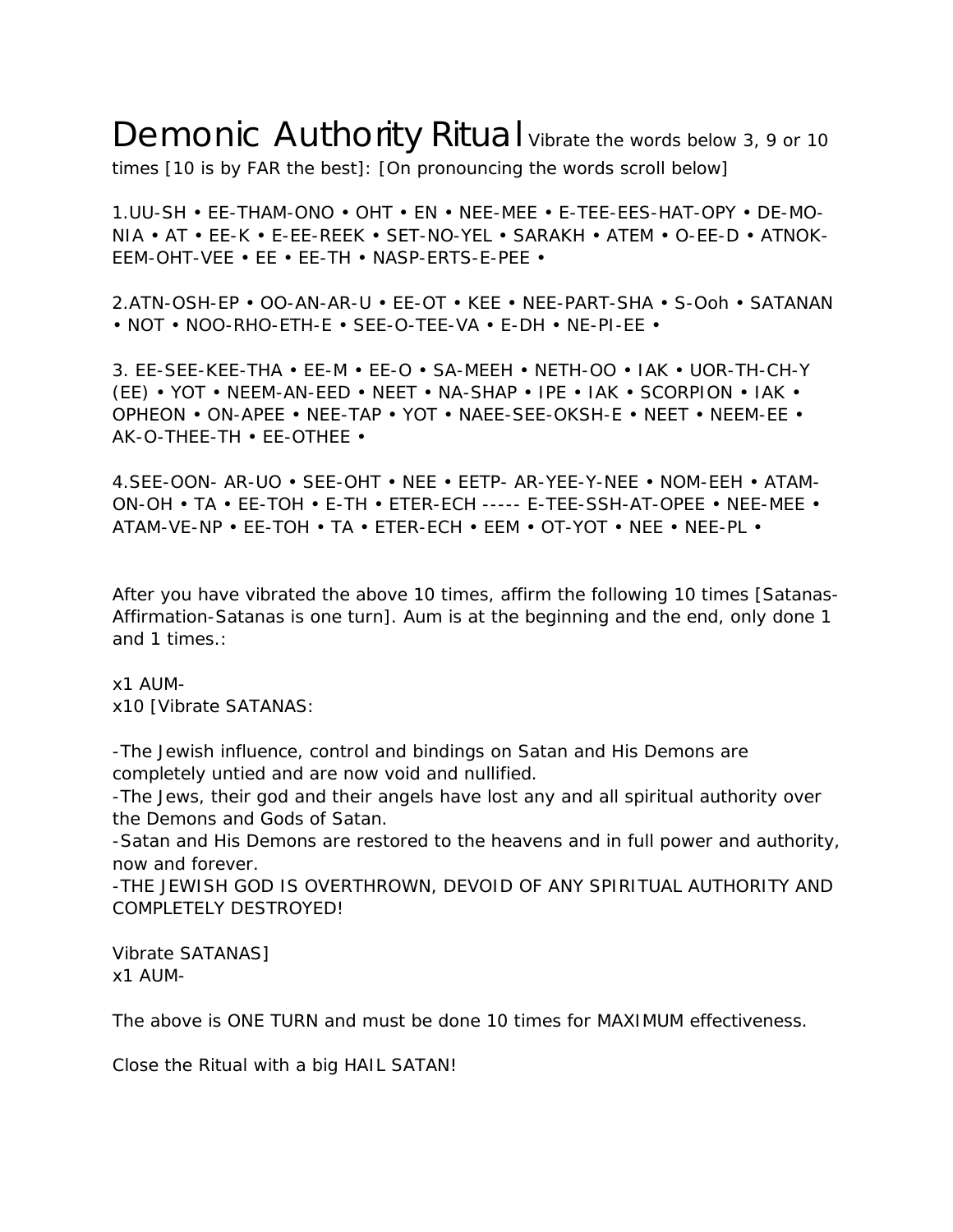#### Terminating Jewish Financial Control PT. 1 NOTE: THESE RITUALS COMPLIMENT EACH OTHER. THEY CAN BE PERFORMED EITHER TOGETHER OR SEPERATELY AS YOUR TIME PERMITS.

Raise your energies and vibrate the paragraph below 9 times:

FFF \*\*\* NUUSS-AH-AHT \*\*\* RAYRSHA-LOHK \*\*\* TAY \*\*\*

UUUL-EEK-SAHT \*\*\* NAH-AHM-UHL \*\*\* MAHT-OH \*\*\*

MEHT-EESS-AH-AHV \*\*\* TOHZ-AH \*\*\* TEER-UHB-AH \*\*\*

YAYR-VEED-EHT \*\*\* MEHT-AHRM-SHUU

State with conviction 9 times:

- ♣ Vibrate AUM
- ♣ The Jewish Covenant is Null and Void in Every Way
- ♣ Jewish prosperity and financial control has totally ended in every way
- ♣ Jewish Power and Control over the world is dead.

♣ The Invisible Jewish empire has been exposed and has been totally and permanently destroyed

♣ All Power is Now in the Hands of the Gentiles

♣ Vibrate AUM

HAIL SATAN FOREVER!!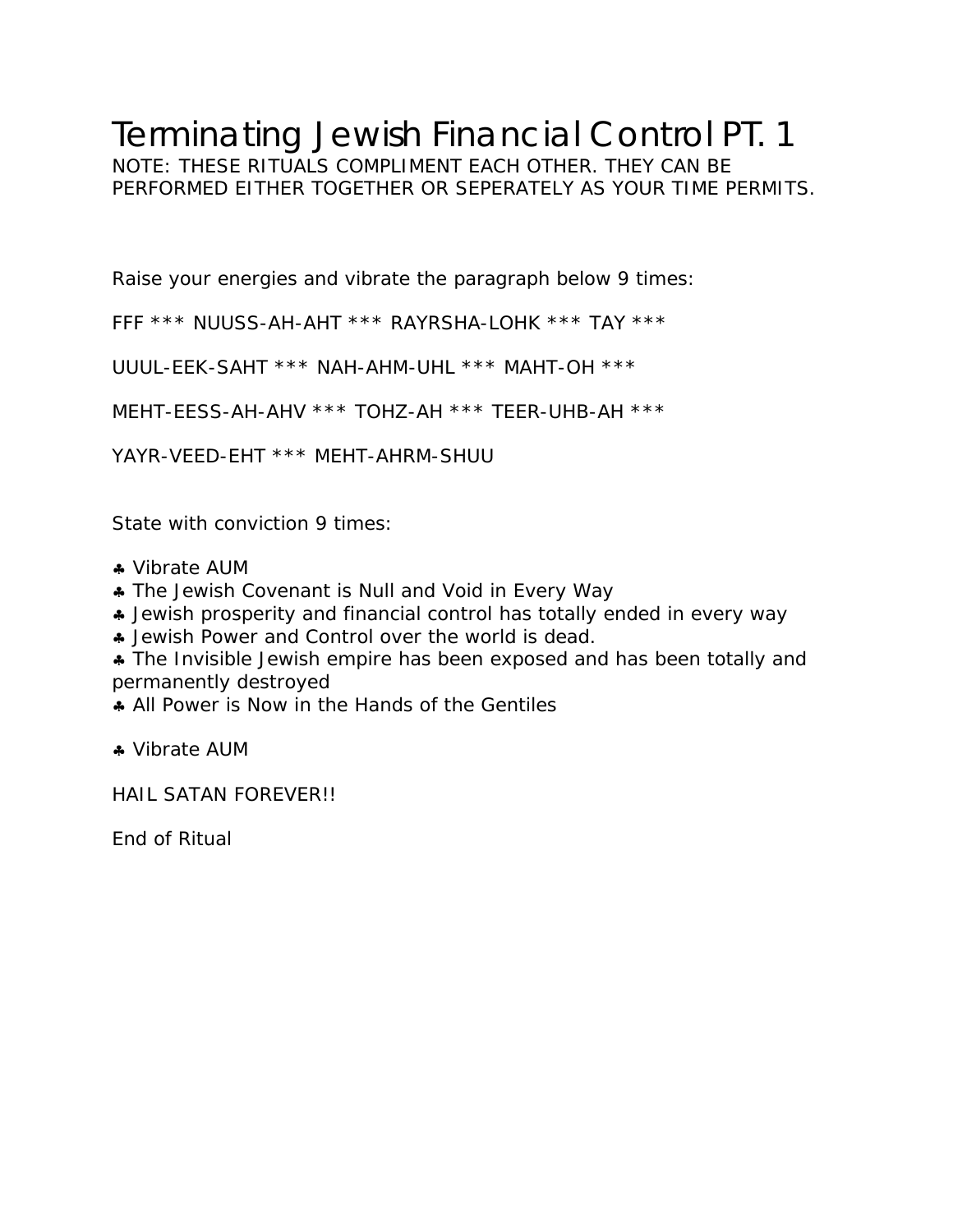#### Terminating Jewish Financial Control PT. 2

NOTE: THESE RITUALS COMPLIMENT EACH OTHER. THEY CAN BE PERFORMED EITHER TOGETHER OR SEPERATELY AS YOUR TIME PERMITS.

Raise your energies and vibrate the paragraph below 9 times:

SE-LOP \*\*\*\* SEN-EE-THO \*\*\*\* NAR-EE-EEP-E-EE-REP \*\*\*\* SOOT-VAE \*\*\*\* IAK \*\*\*\* SOE-STEEP \*\*\*\* SEET \*\*\*\* OPAH \*\*\*\* NA-SEE-THEEN-ALP-EPA \*\*\*\* EE-NE-MOG-ERO \*\*\*\* SE-NEET \*\*\*\* SHEE \*\*\*\* A-EE-REE-YY-RA-LEEF \*\*\*\* HEE \*\*\*\* NEE-TSE \*\*\*\* NO-KAHK \*\*\*\* NOT \*\*\*\* NOD-AP \*\*\*\* RA-YY \*\*\*\* AZ-EER

The number of affirmations must be 10 as this is related to the material, and the material kingdom. The amount of times this can be done can also be 9.

Affirmation can be done either 3, 6, 9, or 10 times. [10 is the best number by far]; Then one must vibrate the words below, and then say the affirmation

- ♣ Vibrate AUM (x1), SATANAS (x1)
- ♣ Gentiles are now in total financial control of the world
- ♣ Gentiles are prosperous in every way
- ♣ Jewish Power and Control over the world is dead.

♣ The Invisible Jewish empire has been exposed and has been totally and permanently destroyed

- ♣ All Power is Now in the Hands of the Gentiles
- ♣ Vibrate AUM (x1), SATANAS (x1)

The above is ONE ROUND. This round should be done either 3, 6, 9 or best of all, 10 times.

After you are done: Close the Ritual with a big HAIL SATAN!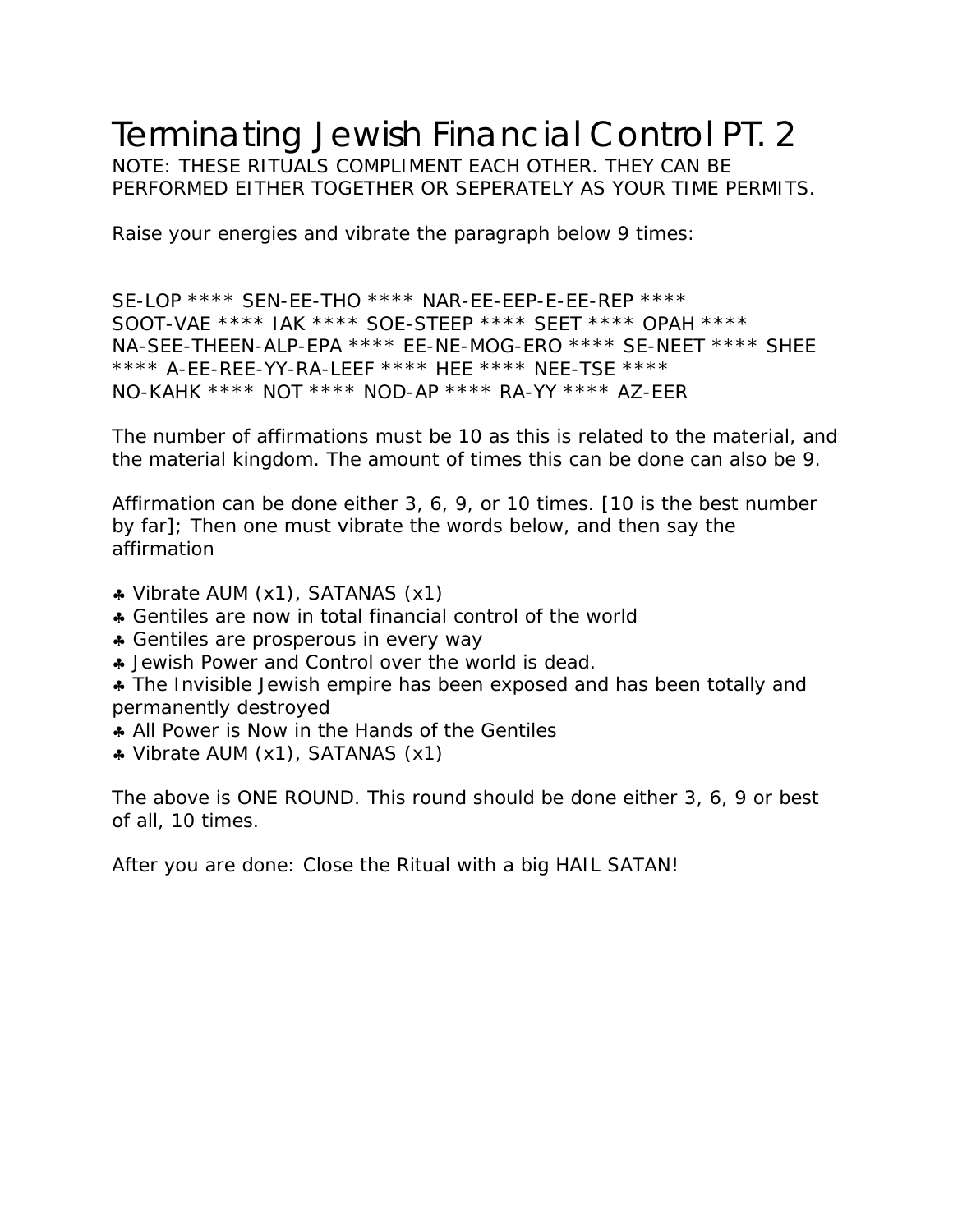## JoS Protection Ritual

Runic Vibrations-

The runes are to be vibrated one after in this order.

Algiz x18 Sowilo x18 - Tyr x18 -18 times. [or multiplies of 18, such as 36, 72, etc etc times, however many you desire/are able to]

x18 each Rune:

"AAAAAA-LLLLL-GGGGG-IIII-ZZZZ" x18

"SSSSSSSS-OOOOOOVVVVVV-EE-LLLLL-OOOOO"x18

"TTTTT-YYY-RRRR"x18

After you raise the energy of the Runes, focus on it and:

VIBRATE SATANAS and Then affirm

"The Joy of Satan Ministries are always protected and completely safe, in every and all ways from any and all forms of harm and negativity.

All those who curse the Joy of Satan are cursed, and all those who bless the Joy of Satan are blessed."

VIBRATE SATANAS

The above to be repeated either 10 times. Satanas - Affirm - Satanas is ONE round. This must be done 10 times.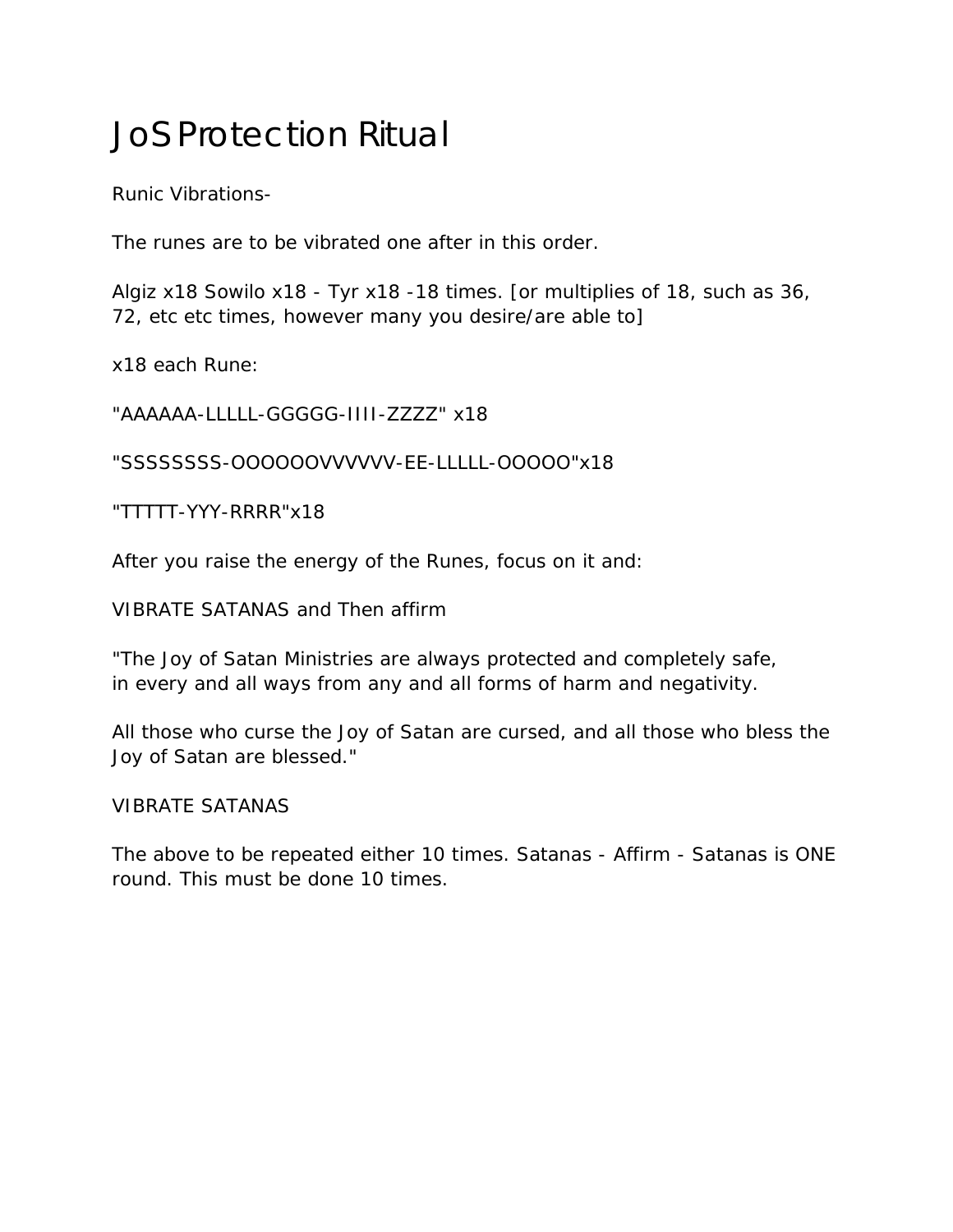## Final Eclipse: Destroying Nazarene and Lies

Vibrate the paragraph below 10 times:

```
SEE-YY • SEE-T • EE-PE • YAK • ONA-REE-O • NE • A-EE-EES-OXEE • AS-AP 
• EEM • 
EE-THO-ETH • NO-YEL • SEE-TVA • NES-EELA-LE • SUS-EE • O • NO-TH-
LES-ORP • YAK
```
State with conviction 10 times:

• Vibrate AUM

• All authority of Jesus Christ in all its forms, is dead, is cursed, and is void in the heavens and the earth, now and forever

The Jewish people and all people of Jesus Christ, have now fallen from all positions of influence and power.

• All authority granted through the lie of Jesus Christ has collapsed, is void, and destroyed.

• The Jewish thought-form of Jesus Christ is cursed, defiled, and dead.

```
• Vibrate AUM
```
HAIL SATAN FOREVER!!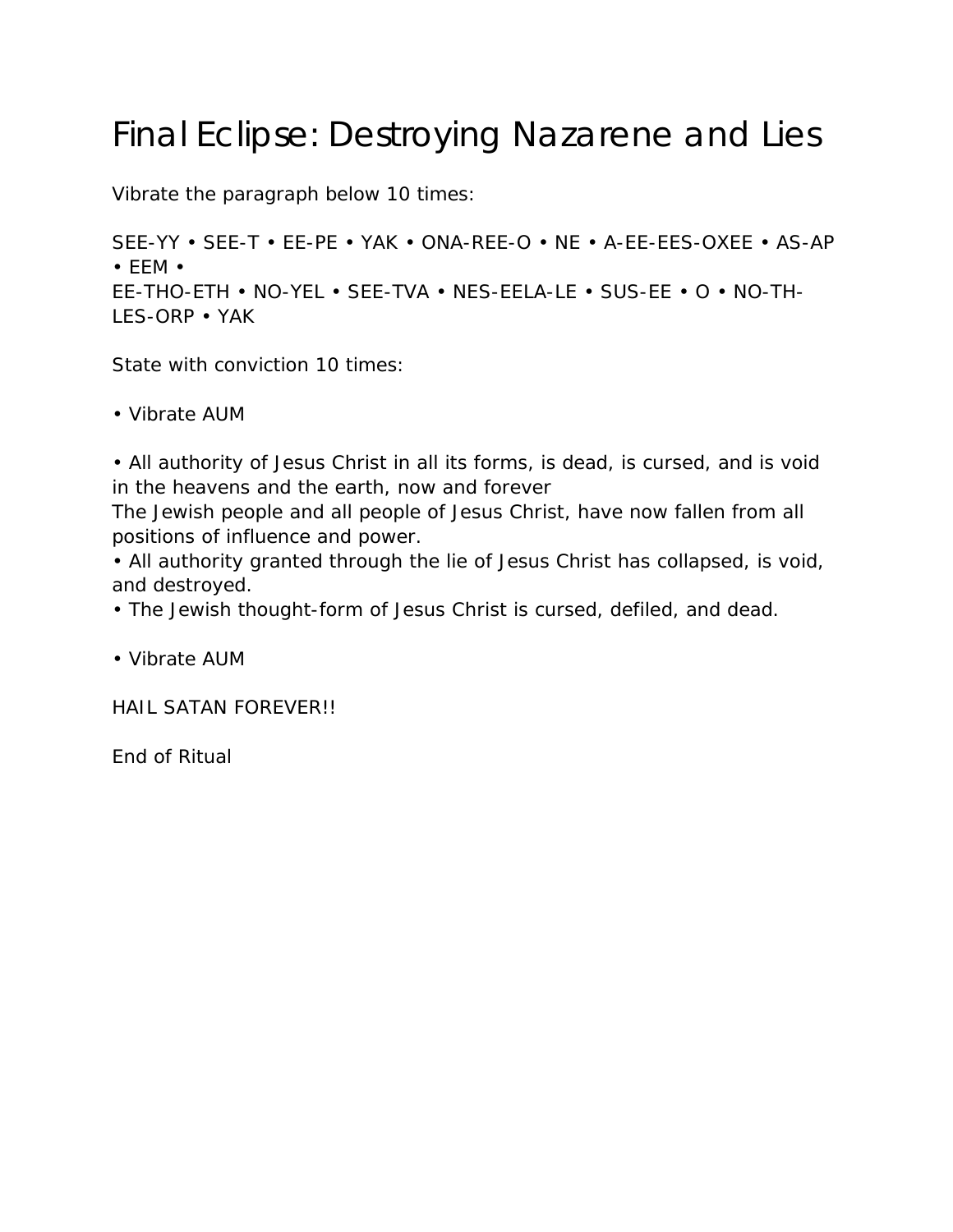### Ritual to Incite White Awareness:

Either write or carve the following Runes:

#### **Óðal Sól Óss**

The Runes can be carved into wood, or written on paper. If you carve the Runes, vibrate each Rune while you are carving it.

To increase the power of the Runes, when performing this ritual for the first time, you can stain them with your blood. Given the dire situation of our race, this ritual needs all the power we can give it. If staining in blood, this should only be done one time. You should be continuously vibrating the name of the Rune when staining it.

There are different ways of vibrating the Runes. Feel free to use whatever suits you. The combinations of everyone performing the ritual will come together in power.

To repeat this ritual, just focus on your carved or written Runes and vibrate them as follows below. Your Rune board or paper should be securely stored in a safe place and only taken out when performing this ritual.

\*If someone cannot carve or write the Runes, or consecrate with blood, *at the very least, intently vibrate these!*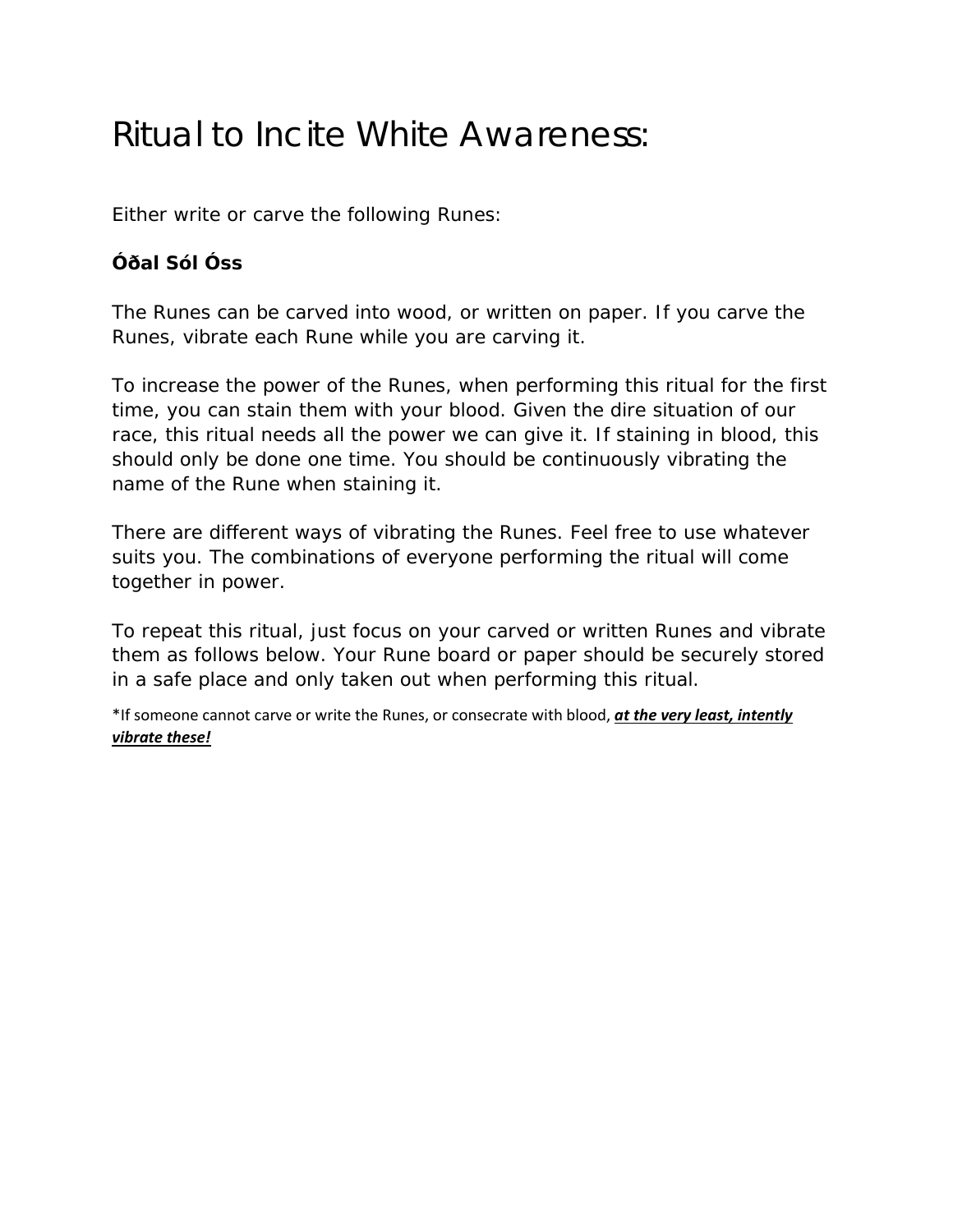In The Name of Satan, we call forth the Powers of Hell, the Original, and *True Gods of the White Race to come forth and manifest themselves. Satan, True God, Almighty and Ineffable, Who hast Fathered the White Aryan Race that reflects in Thine own image and likeness, we ask you to bestow your powers upon us.*

*Awaken all of our White Aryan People to the Jewish menace that works to destroy us. Incite our White Aryan People into action. Instill our White Aryan Ancestral Pride. Awaken our White Aryan Brothers and Sisters to the Menace of Christianity, Islam, and related Jewish programs so that they all may be completely and thoroughly destroyed forever.*

*Bestow the Power of Your Protection to our White Race and White Children worldwide.*

*Praise, Honor and Glory be given to You, Our True Father and to Our Original Gods!! We are Your Direct Descendants and Children!!*

*\_\_*

The above prayer can be either recited out loud or in your mind.

Now, vibrate Óðal, Sól, Óss, 88 times, while focusing on your Runes. You vibrate these together, not separately. Óðal, Sól, Óss is one round, then Óðal, Sól, Óss…

When you are finished, recite the following with intent:

All White People are now racially aware

All White People are critically aware of the Jewish problem

All White People are taking action to secure the existence of our White Race All White People are working towards a secure future for our White Children

Vibrate SATANAS

Then close the ritual by stating:

HAIL SATAN AND HIS WHITE RACE FOREVER!!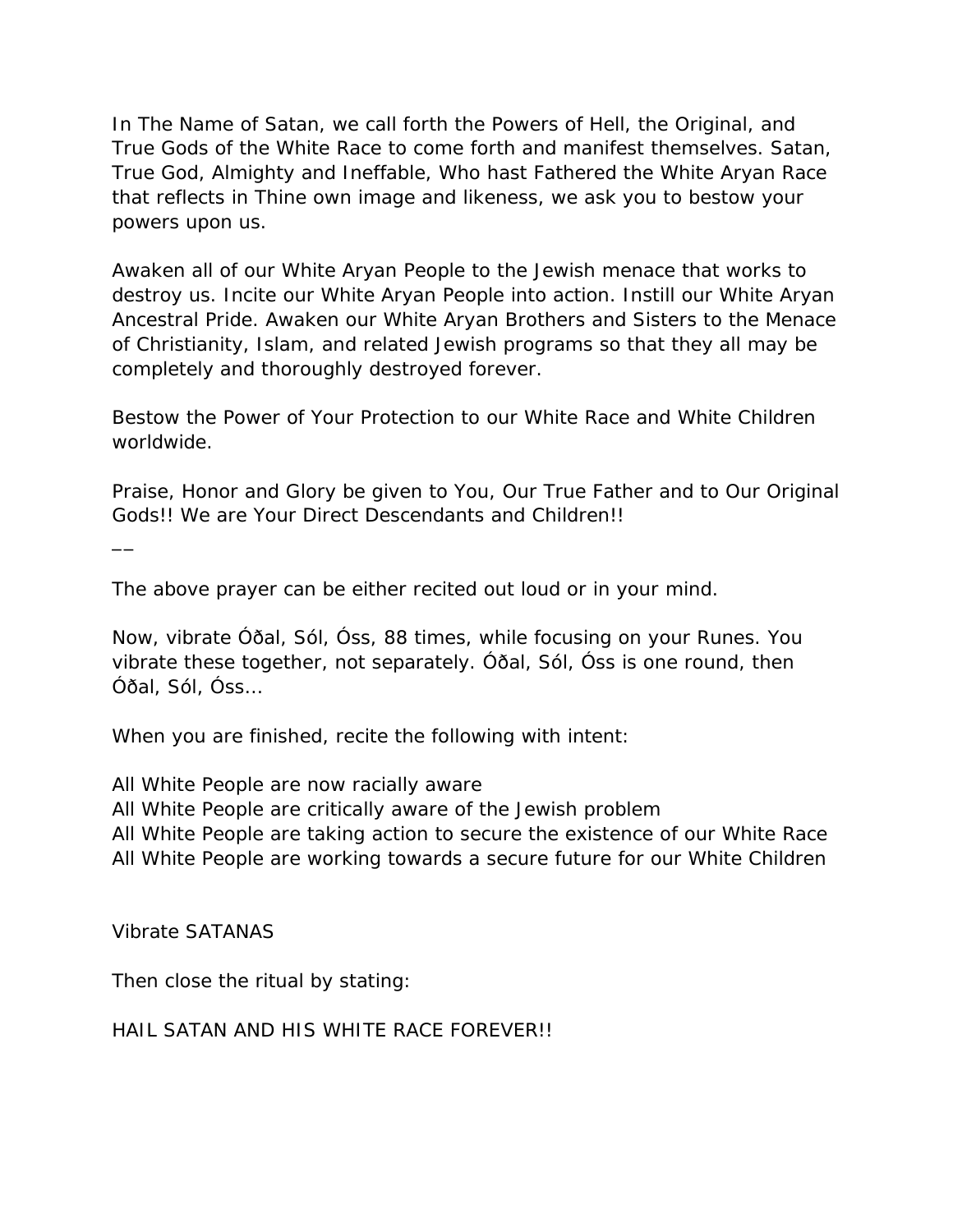### Ritual to Incite Black Awareness:

In The Name of Satan, we call forth the Powers of Hell, our Original Egyptian *Gods, the True Gods of the Black Race to come forth and manifest themselves. Satan, True God, Almighty and Ineffable, we ask you to bestow your powers upon us.* 

*Awaken all of our Black People to the Jewish menace that works to enslave and to destroy us. Incite our Black People into action against them. Instill our Black African Ancestral Pride. Awaken our Black Brothers and Sisters to the Menace of Christianity, Islam, and related Jewish programs so that they all may be completely and thoroughly destroyed forever. Open the Eyes of all Black People worldwide so they can recognize and identify and know the truth about the Jewish menace that works to enslave the entire world. Praise, Honor and Glory be given to You, Our True Father and to Our Original Egyptian Gods!!* 

(If possible Focus on image of All-Seeing Eye of Horus) Now, vibrate YEEMUHN RAH one time

Then, vibrate UDJAT, MA, REKH, 99 times, while focusing on the above image of the All-Seeing and Knowing Eye. You vibrate these together, not separately. UDJAT, MA, REKH is one round, then UDJAT, MA, REKH is the second round…

After vibrating the above 99 times, vibrate YEEMUHN RAH once again.

When you are finished, recite the following with intent 18 times: Vibrate YEEMUHN RAH once again

- All Black People are fully aware of the Jewish menace worldwide.
- All Black People are actively and aggressively rejecting all Jewish programs.
- All Black People are fully aware that both Christianity and Islam are false programs created to enslave everyone both spiritually and materially.
- All Black People are leaving Christianity and Islam and are returning to the Original Gods of Ancient Egypt.

Vibrate YEEMUHN RAH once again

Vibrate SATANAS

Then close the ritual by stating: HAIL SATAN!!